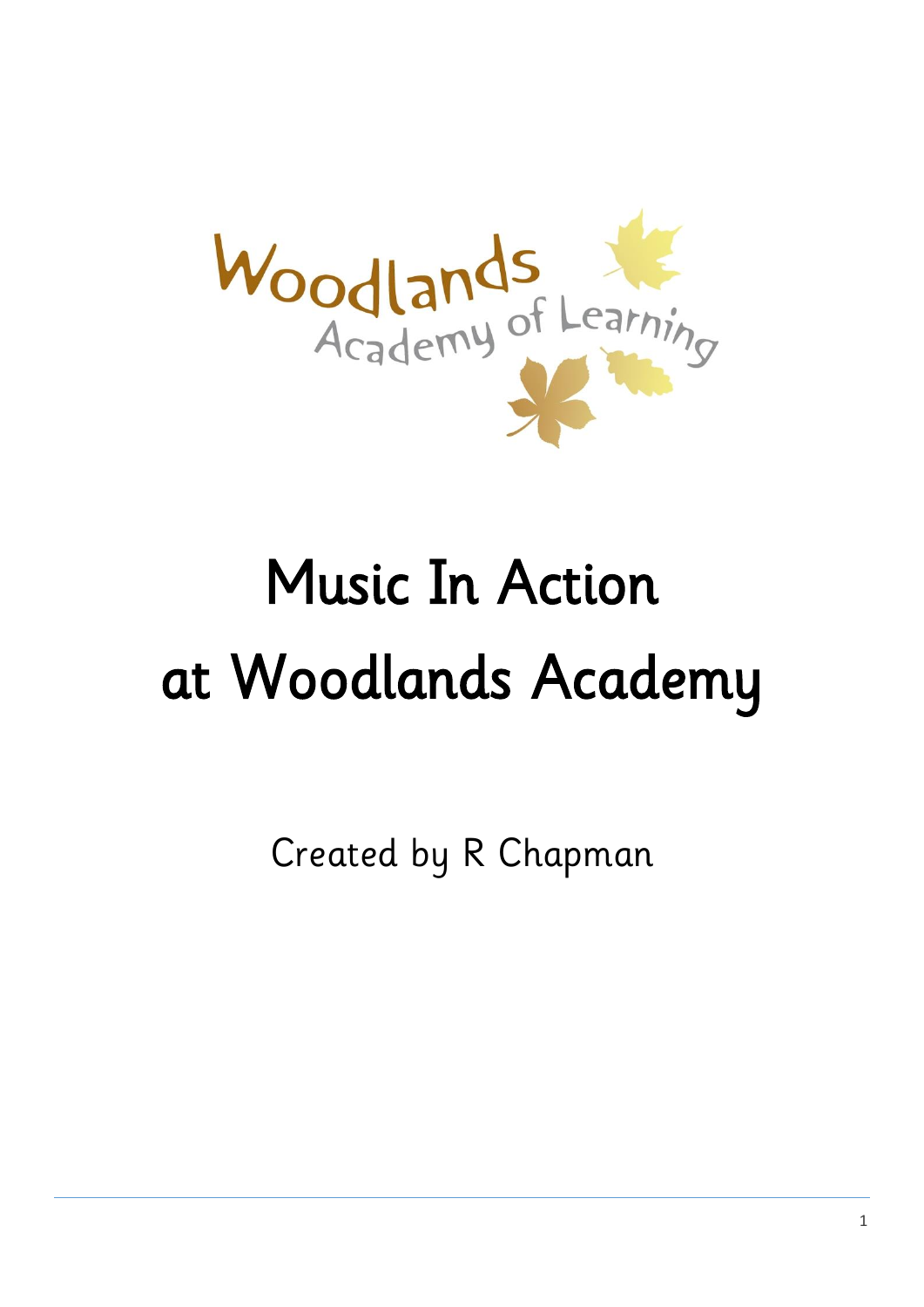

# Intent:

At Woodlands Academy of Learning, the intention is that all children are provided with opportunities and experiences to explore music to gain a firm understanding. We aim to make music an enjoyable learning experience. This will be achieved through listening, singing, playing, evaluating, analysing, and composing across a wide variety of historical periods, styles, traditions, and musical genres.

Music is a subject that helps to develop creativity, imagination, good listening skills, constructive criticism and the ability to express personal thoughts and feelings. Education Endowment Fund indicates that the impact of arts participation is positive and improved outcomes have been identified in the core subjects-English, mathematics and science. Research suggests that arts participation has a greater effect on average for younger learners and, in some cases for disadvantaged pupils and benefits have been found in both primary and secondary schools. Wider benefits include more positive attitudes to learning and increased well-being.

Our intention will be to develop a love for the subject, as well as an understanding and acceptance of the validity and importance of all types of music. We are committed to ensuring children understand the value and importance of music in the wider community, and are able to use their musical skills, knowledge, and experiences to involve themselves in music, in a variety of different contexts.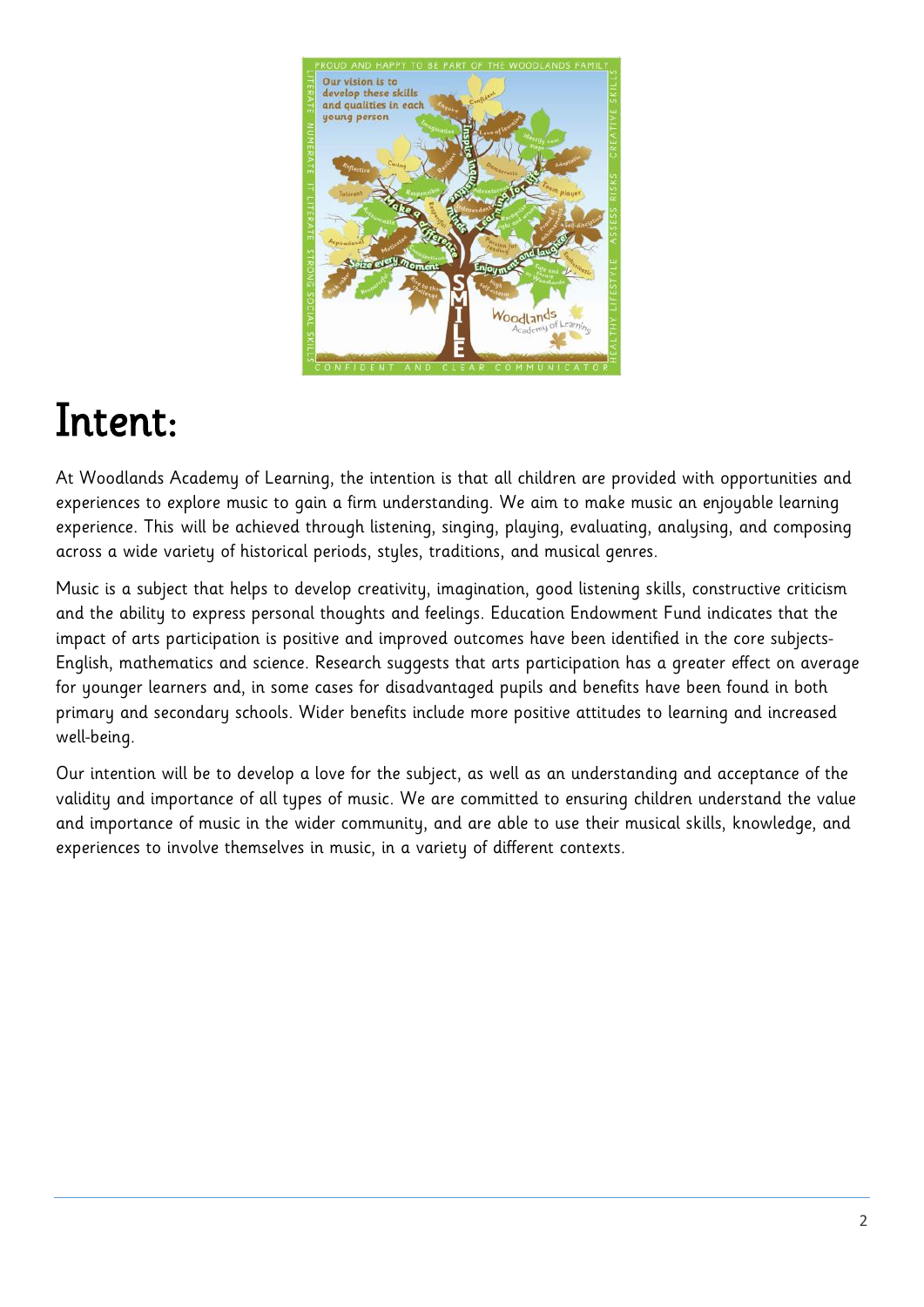# Implementation:

All children at Woodlands receive a broad and balanced curriculum regardless of year group or ability. Our curriculum is centred around 'Charanga', a music-based scheme, in which the children learn to sing and play instruments. They also have an opportunity to develop an understanding of pulse, rhythm and notation. The programme incorporates the use of technologies such as 'Garage Band', enabling the children to compose their own pieces. It also focuses on developing the children's ability to sing in tune and with other people. As children get older, we expect them to maintain their concentration for longer and to listen to more extended pieces of music. Children develop descriptive skills in music lessons when learning about how music can represent feelings and emotions. They are taught the disciplined skills of recognising pulse and pitch. Also, how to work with others to compose music and perform for an audience. Finally, we ensure every child has the opportunity to learn (from a music specialist) a stringed instrument on their journey through the school. Pupils learn to read music and play as part of an ensemble.

Through the teaching and learning of music, children are learning to work both independently and as part of a group, ensuring skills of resilience and teamwork are promoted in this subject. Children are enthused and engaged in a wide variety of music activities. Opportunities to perform outside of school, within our local environment ensure our children understand its significance and place within the wider world and that these excite and inspire children's thirst for knowledge and participation in this subject.

The national curriculum for music and our progression of skills within each milestone aims to ensure that all pupils:

- confidently perform either singing or skilfully playing an instrument, either solo or as part of a group.
- listen and appraise a variety of music, learning how to analyse and express their own opinions.
- compose and create song with verses and chorus and create rhythmic patterns and an awareness of timbre and duration; digital technology may be used to compose, edit and refine pieces of music.
- transcribe and use standard musical notation and read and create notes on the musical stave.
- describe music, using a wide range of musical vocabulary to accurately describe and appraise.
- learn about the history, purpose and cultural meanings of music.

Charanga's Units of Work enable children to understand musical concepts through a repetition-based approach to learning. Learning about the same musical concept through different musical activities enables a more secure, deeper learning and mastery of musical skills. Musical teaching and learning is not neat or linear. The strands of musical learning, presented within the lesson plans and the on-screen resources, are part of the learning spiral. Over time, children can both develop new musical skills and concepts, and revisit established musical skills and concepts. Repeating a musical skill doesn't necessarily mean their progress is slowing down or their development is moving backwards! It's just shifting within the spiral. Mastery means both a deeper understanding of musical skills and concepts and learning something new.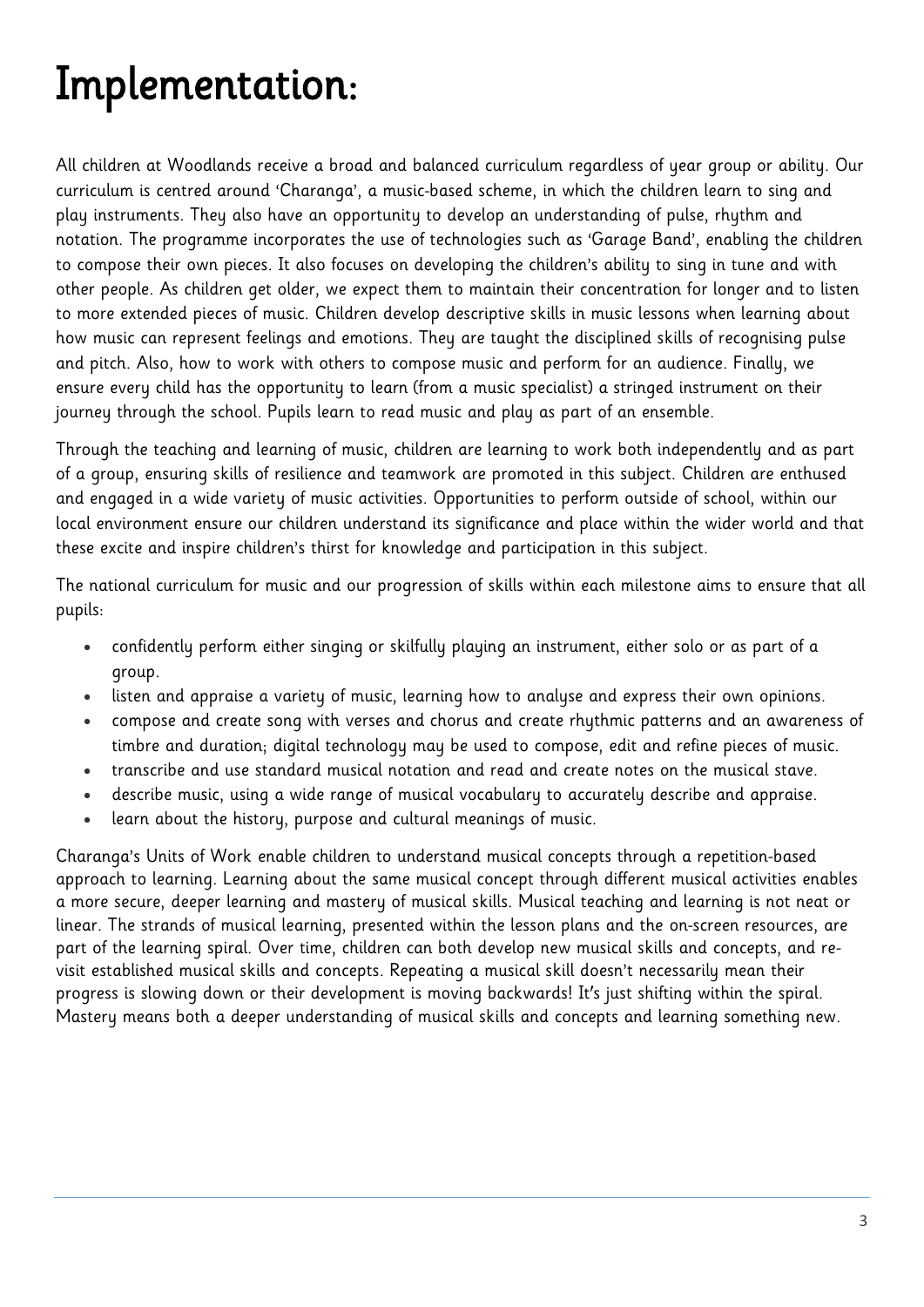#### **Inclusion**

We teach Music to all children, whatever their ability, in accordance with the school curriculum policy of providing a broad and balanced education to all children. Teachers provide learning opportunities matched to the needs of children with learning difficulties. Inclusive practice should enable all children to achieve their best possible standard regardless of their ability and irrespective of gender, ethnic, social or cultural background, home language or any other aspect that could affect their participation in, or progress in their learning.

SEND children are supported in a variety of ways. Some of these are outlined below:

| Cognition and Learning<br>Provide visuals to<br>support vocabulary | Communication and<br>interaction                                                                      | Social, emotional mental                                                    |                                                                                 |
|--------------------------------------------------------------------|-------------------------------------------------------------------------------------------------------|-----------------------------------------------------------------------------|---------------------------------------------------------------------------------|
|                                                                    |                                                                                                       |                                                                             |                                                                                 |
|                                                                    |                                                                                                       | health                                                                      | Sensory and Physical                                                            |
|                                                                    | Develop 'good talking'<br>and 'good listening'<br>prompt cards                                        | Encourage the pupil to<br>take on leadership roles in<br>group or partnered | Reducing background<br>noise in the classroom                                   |
| Ensure equipment is well<br>organised and clearly<br>labelled;     | containing visuals to<br>support the<br>development of specific<br>target skills.                     | activities.<br>Mindfulness music during<br>quiet, focussed times            | Include opportunities for<br>repetition in lesson time.<br>Whole body movements |
| Rolling numbers - cross<br>curricular                              | Prompt questions on<br>Charanga                                                                       | How does the music make<br>you feel?                                        | to find the beat.<br>Putting actions to songs                                   |
| Playing musical<br>instruments                                     | Provide opportunities<br>for overlearning                                                             | Teach that singing<br>releases 'feel good'                                  |                                                                                 |
| Modelling – call and<br>response                                   | vocabulary (Singing<br>Assemblies)<br>Ask pupils to classify a                                        | hormones, which support<br>good mental health.<br>Disco                     |                                                                                 |
| Actions to songs                                                   | group of words into<br>different categories and<br>make cards for<br>each category with               | <b>Young Voices</b>                                                         |                                                                                 |
|                                                                    | supporting visuals. For<br>example, a list of<br>transport words<br>categorised into<br>air/sea/land. |                                                                             |                                                                                 |
|                                                                    | Choir                                                                                                 |                                                                             |                                                                                 |
|                                                                    |                                                                                                       | Reasonable Adjustments (LA and Environmental SEND) (Band 1)                 |                                                                                 |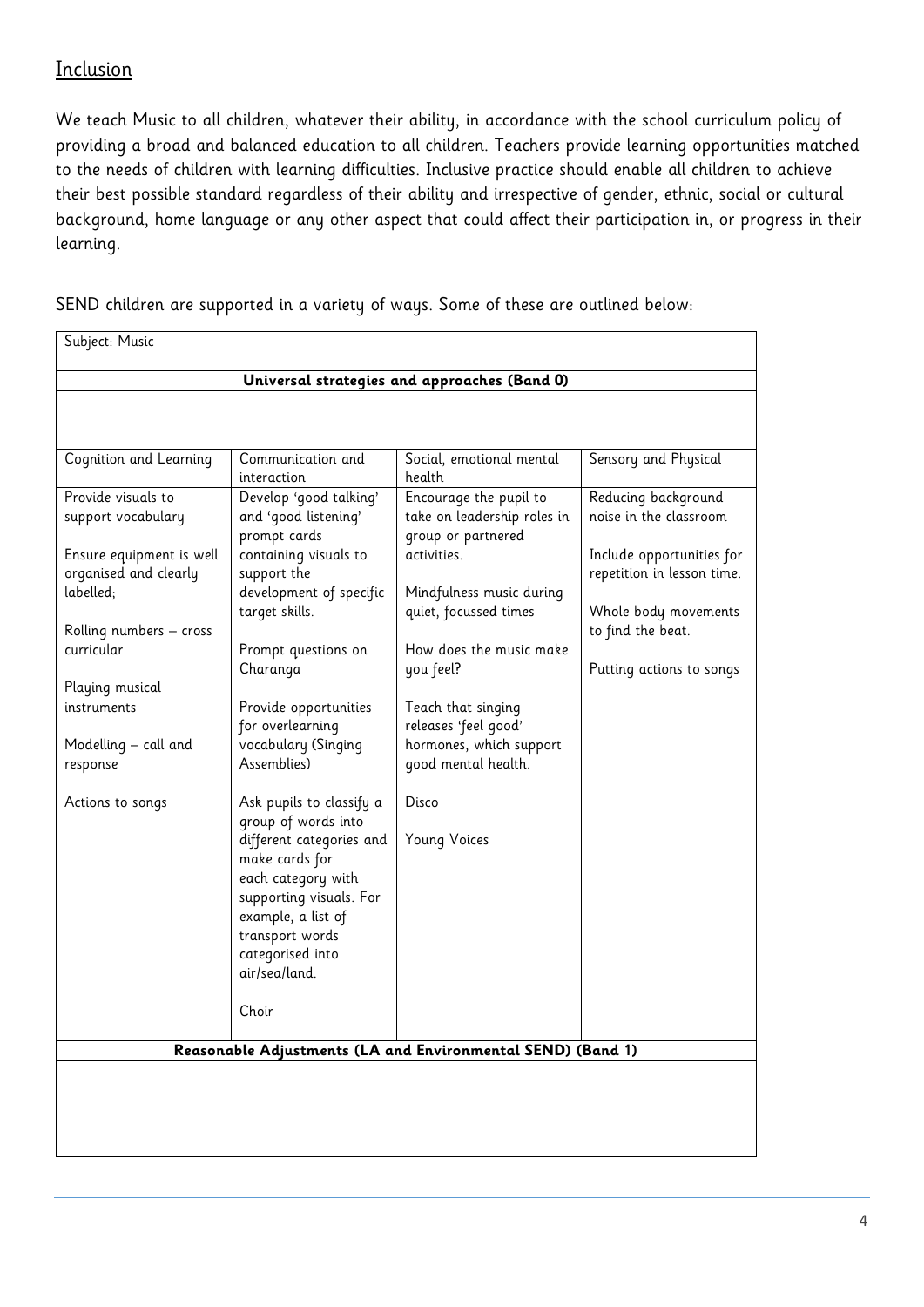| Cognition and Learning    | Communication and<br>interaction | Social, emotional mental<br>health          | Sensory and Physical     |
|---------------------------|----------------------------------|---------------------------------------------|--------------------------|
| Visual aids on            | Provide conversation             |                                             |                          |
| instruments to support    | starters and closers             |                                             |                          |
| good technique e.g. fret  |                                  |                                             |                          |
| stickers on ukuleles.     | Support the pupil to             |                                             |                          |
|                           |                                  |                                             |                          |
|                           | create a personalised            |                                             |                          |
|                           | vocabulary                       |                                             |                          |
|                           | bank/dictionary                  |                                             |                          |
|                           | containing visual                |                                             |                          |
|                           | supports.                        |                                             |                          |
|                           |                                  |                                             |                          |
|                           | Makaton in Singing               |                                             |                          |
|                           | Assemblies                       |                                             |                          |
|                           |                                  | <b>SEND School Based Support (Band 2-3)</b> |                          |
|                           |                                  |                                             |                          |
|                           |                                  |                                             |                          |
|                           |                                  |                                             |                          |
|                           |                                  |                                             |                          |
|                           |                                  |                                             |                          |
| Cognition and Learning    | Communication and                | Social, emotional mental                    | Sensory and Physical     |
|                           | interaction                      | health                                      |                          |
| Exploring a smaller part  | Introduce structured             | Exposing children to songs                  | Make sure that there are |
| of a song e.g. just the   | paired talk                      | before they are played in                   | also planned quiet times |
| chorus                    | opportunities. Give the          | class.                                      | and withdrawal to avoid  |
|                           | pupil a clear role such          |                                             | over stimulation and     |
| Addition                  | as listener/speaker and          |                                             | over-excitement.         |
| modelling/support         | signpost the                     |                                             |                          |
| playing instruments       | information that they            |                                             | Provision of ear-        |
|                           | need to collect from the         |                                             | defenders for children   |
| Makaton (or consistent    | conversation. Provide a          |                                             | with audio-sensitivity.  |
| actions) to give a visual | listening frame to               |                                             |                          |
| support to songs.         | support pupils in                |                                             |                          |
|                           | identifying what                 |                                             |                          |
|                           | information to listen            |                                             |                          |
|                           | out for and make notes           |                                             |                          |
|                           |                                  |                                             |                          |
|                           | on. This strategy can            |                                             |                          |
|                           | be extended by                   |                                             |                          |
|                           | summarising the                  |                                             |                          |
|                           | subsequent talk/clip             |                                             |                          |
|                           | and asking the learner           |                                             |                          |
|                           | to prepare a suitable            |                                             |                          |
|                           | listening frame for              |                                             |                          |
|                           | another pupil.                   |                                             |                          |
|                           |                                  | <b>SEND EHCP (Band 4)</b>                   |                          |
|                           |                                  |                                             |                          |
|                           |                                  |                                             |                          |
|                           |                                  |                                             |                          |
|                           |                                  |                                             |                          |
| Cognition and Learning    | Communication and                | Social, emotional mental                    | Sensory and Physical     |
|                           | interaction                      | health                                      |                          |
| Makaton/Widget            |                                  |                                             | Offer a classroom safe   |
| symbols to support        |                                  |                                             | space for withdrawal.    |
| sequencing of music       |                                  |                                             | Agree how long the       |
| activity or task.         |                                  |                                             | pupil can remain there   |
|                           |                                  |                                             |                          |
|                           |                                  |                                             | and what sort of         |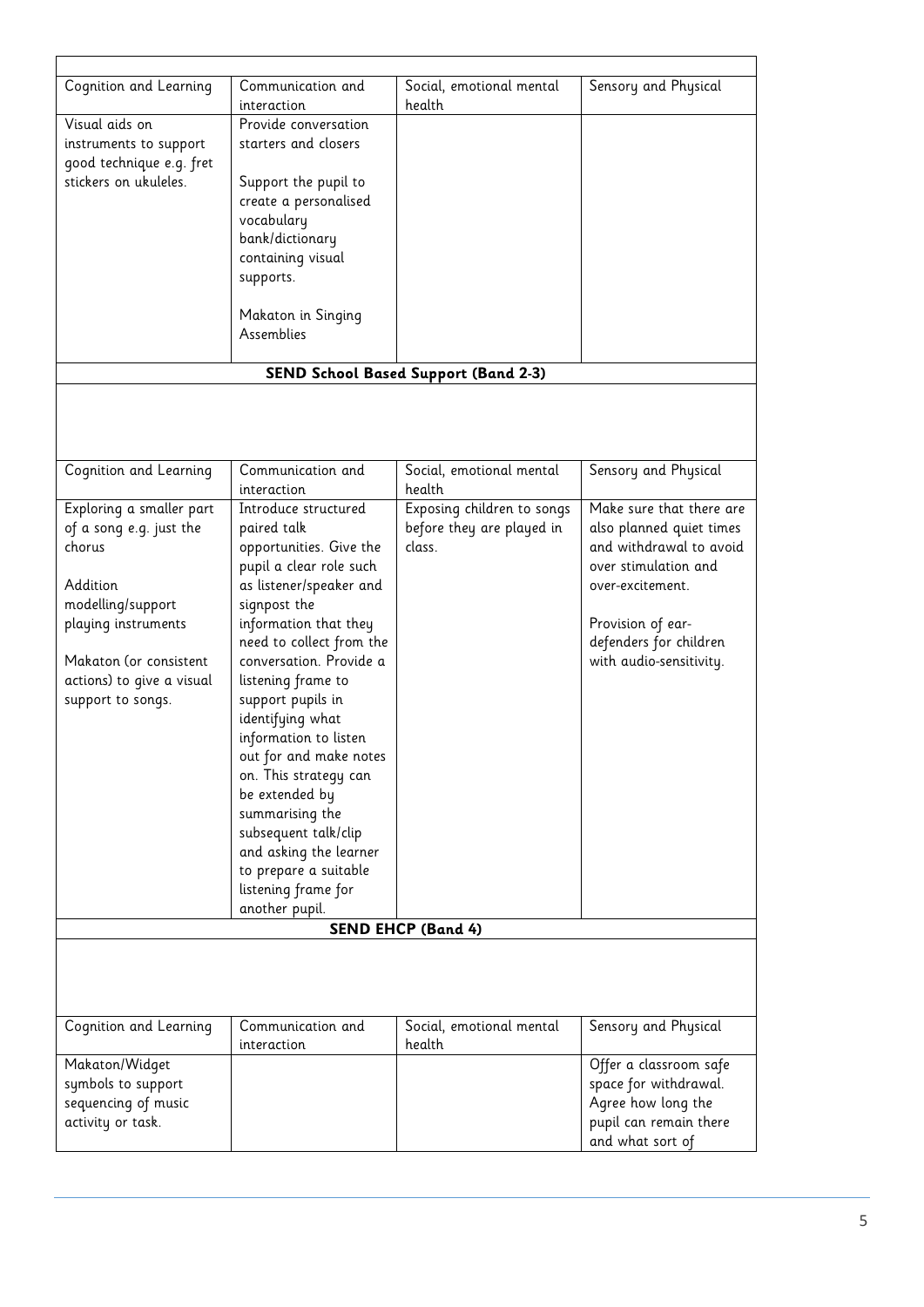|  | activities are acceptable.                                                                                                                                                                                                              |
|--|-----------------------------------------------------------------------------------------------------------------------------------------------------------------------------------------------------------------------------------------|
|  | Provide ear defenders or<br>a soft headband which<br>can be pulled down over<br>ears - children still<br>joining in by having<br>instruments.<br>Provide instruments that<br>are appropriate for<br>physical dexterity of the<br>pupil. |

#### **Frequency**

Music is taught on a weekly basis. As an academy, we aim to deliver our lessons using the BAD approach. Staff are encouraged to devise questions to develop the children's thinking further. This is achieved through the support of Blooms Taxonomy question stems and verb posters that have been provided for staff.

An example of the sentence stem and verbs are show below.

| Domain                                                         | <b>Verbal Response Stems</b>                                                                | <b>Musical Response Stems</b>                                                                                                                                                                                                                                                                                                                                                            |
|----------------------------------------------------------------|---------------------------------------------------------------------------------------------|------------------------------------------------------------------------------------------------------------------------------------------------------------------------------------------------------------------------------------------------------------------------------------------------------------------------------------------------------------------------------------------|
| Remembering<br>Memorization $-I$ copy<br>ideas.                | Who is/did/can<br>What is/did/can<br>Where is/did/can<br>When is/did/can                    | Repeat 'x'<br>Recall/Show me 'x'                                                                                                                                                                                                                                                                                                                                                         |
| Understanding<br>Identification - I compare<br>and copy ideas. | In this example<br>Who is/did/can<br>What is/did/can<br>Where is/did/can<br>When is/did/can | Show me which rhythm/melody came first.<br>Show me which rhythm/melody comes next.<br>Show me the main rhythm/melody.<br>Show me what happened when<br>Show me the difference between                                                                                                                                                                                                    |
| Applying<br>Usage $-I$ compare and<br>change ideas.            | How is, did, can<br>How will/would/might/should you                                         | Play this rhythm,/melody on a different instrument.<br>Combine the rhythm/melody with this.<br>How would it sound if<br>Show me how these ideas fit together.<br>Perform using this notation.<br>Complete this rhythm/melody using your own<br>ideas<br>How did/would perform it? Show me.<br>Create a contrast to<br>Can you perform this using different instruments?<br>Compose using |
| Analysing<br>Decomposition - I recreate<br>styles.             | Why is/did/can/should<br>How is/did/can/should                                              | Perform the melody<br>Perform the piano part.<br>Perform the accompaniment part<br>Perform the bass part.<br>As a group, recreate<br>Show me the rhythm before and after<br>Show me how changes.<br>Show me a similar<br>Show me the original/feature of                                                                                                                                 |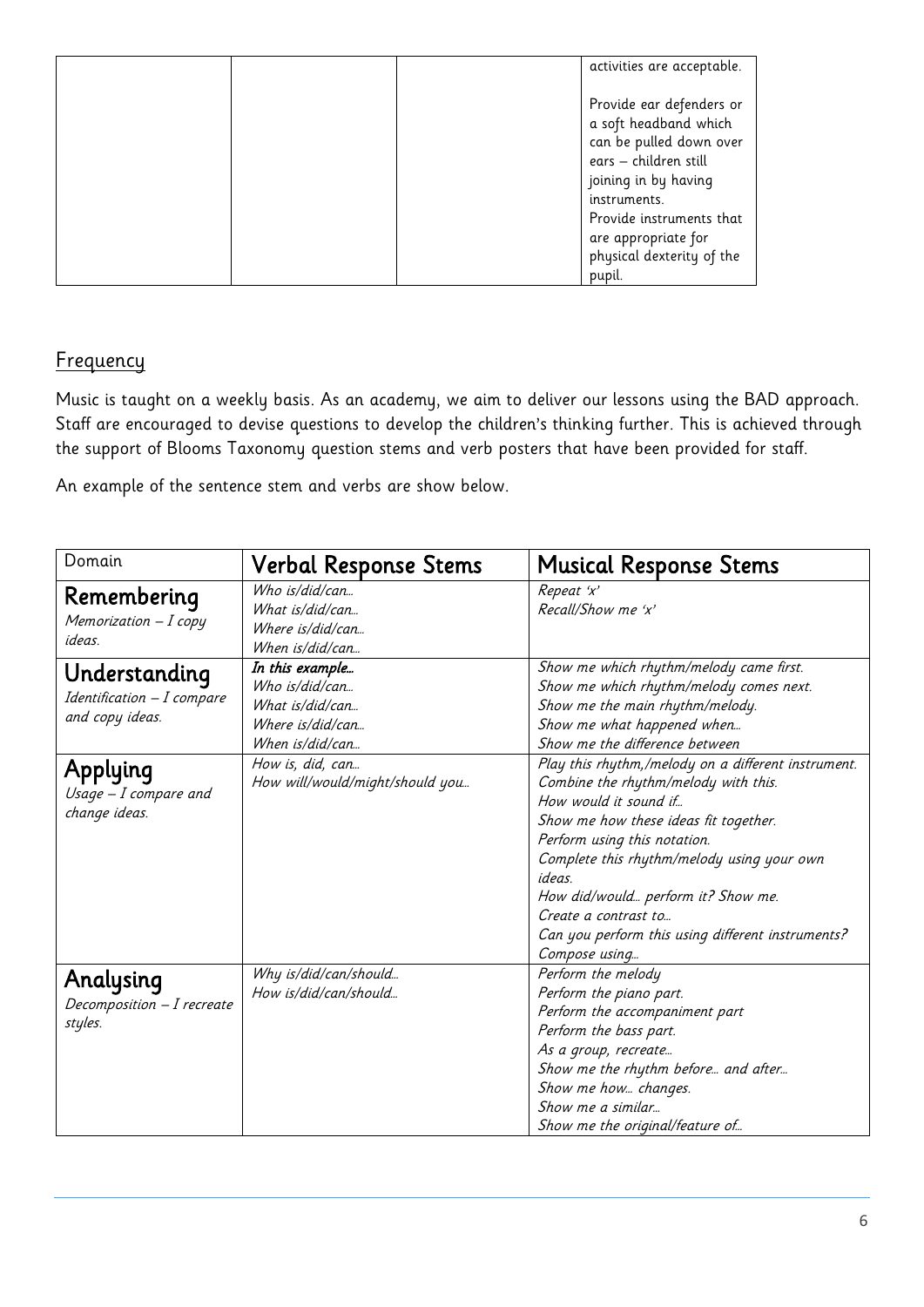|                                                      |                                                                                                                              | Using the correct instrument, show me the chords<br>of this song.<br>Show me the part that performed.<br>Show me what would happen if<br>Shoe me the changes that you made                                                                                        |
|------------------------------------------------------|------------------------------------------------------------------------------------------------------------------------------|-------------------------------------------------------------------------------------------------------------------------------------------------------------------------------------------------------------------------------------------------------------------|
| Evaluating<br>Decision Making                        | Who will/would/might/should<br>What will/would/might/should<br>Where will/would/might/should<br>When will/would/might/should | Show me the most important rhythm/melody<br>Show me the least effective rhythm/melody<br>Make improvements to                                                                                                                                                     |
| Creating<br>Create $-I$ combine styles<br>and ideas. | Why will/would/might/should you if<br>How will/would/might/should you if                                                     | How would this change if you<br>Show many different ways to<br>Show me how Mozart would change this?<br>Show me how this would be different in 1950s<br>How can you use African instruments to perform<br>this song?<br>Can you compose a song using both styles? |



### Key Concepts

- o Play and Perform
- o Listen and Appraise
- o Improvise and Compose
- o Musical Notation
- o History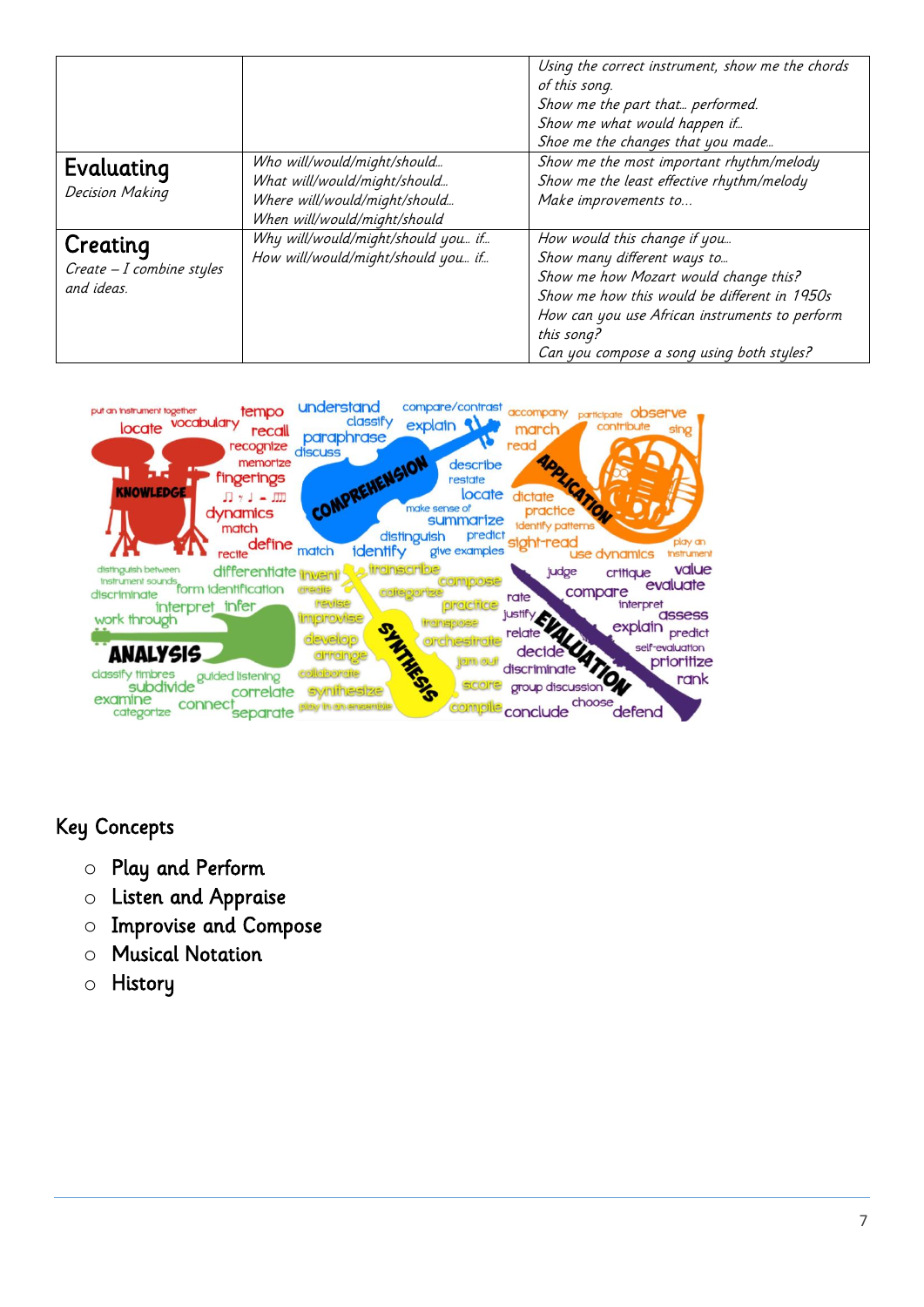### Core Learning in skills and knowledge

| Aspect:        | Play and Perform                                                                            |  |  |  |  |  |  |
|----------------|---------------------------------------------------------------------------------------------|--|--|--|--|--|--|
| Nursery        | Discover how to use their voice by singing echo songs, perform movements to a steady beat   |  |  |  |  |  |  |
|                | and explore the different sounds instruments make.                                          |  |  |  |  |  |  |
| Reception      | Use their voice to explore singing at different speeds and pitch and understand how to hold |  |  |  |  |  |  |
|                | an instrument with care whilst playing to a steady beat.                                    |  |  |  |  |  |  |
| Y1             | Using instruments repeat and investigate simple beats and sing and perform with expression  |  |  |  |  |  |  |
|                | and creativity to an audience.                                                              |  |  |  |  |  |  |
| Y <sub>2</sub> | To sing with a sense of the shape of a melody and understand how to control playing a       |  |  |  |  |  |  |
|                | range of small percussion instruments so that they sound as they should. Play and perform   |  |  |  |  |  |  |
|                | songs with expression and confidence to an audience.                                        |  |  |  |  |  |  |
| Y <sub>3</sub> | To continue to control playing a musical instrument. To sing with a greater awareness of    |  |  |  |  |  |  |
|                | pitch and with clear diction.                                                               |  |  |  |  |  |  |
| Y4             | To play notes on instruments with care (so the notes sound clear) and show awareness of     |  |  |  |  |  |  |
|                | what others in the group are singing or playing.                                            |  |  |  |  |  |  |
| <b>Y5</b>      | Perform songs and play an accompaniment on an instrument with an awareness of the           |  |  |  |  |  |  |
|                | meaning of words and how different parts fit together to achieve an overall effect.         |  |  |  |  |  |  |
| Y6             | Sing or play from memory with confidence, expression and in tune combining dynamics,        |  |  |  |  |  |  |
|                | tempo and pitch.                                                                            |  |  |  |  |  |  |

| Aspect:        | <b>Listen and Appraise</b>                                                                  |
|----------------|---------------------------------------------------------------------------------------------|
| Nursery        | Listen to different sounds (animal noise, water etc.) and respond with voice and movement   |
| Reception      | Listen to music and respond by using hand and whole body movements.                         |
| Y1             | Respond to different composers and genres of music and reflect on how it makes people feel. |
| Y2             | To recognise the role of the composer and understand how music is used to create different  |
|                | moods and effects.                                                                          |
| Y <sub>3</sub> | Recognise how musical elements can be used together to compose music and begin to           |
|                | recognise and identify instruments being played giving personal preference to a piece.      |
| Y4             | Notice, compare and analyse the way sounds can be combined to create music; Continue to     |
|                | build awareness of the range of instruments and voices heard in a recorded or live          |
|                | performance.                                                                                |
| <b>Y5</b>      | Compare and analyse different kinds of music noting musical elements, features and styles   |
|                | and evaluate how they are used together for different intentions.                           |
| Y6             | Analyse and compare musical features using appropriate musical vocabulary and justify how   |
|                | musical elements and styles can be used together to compose music.                          |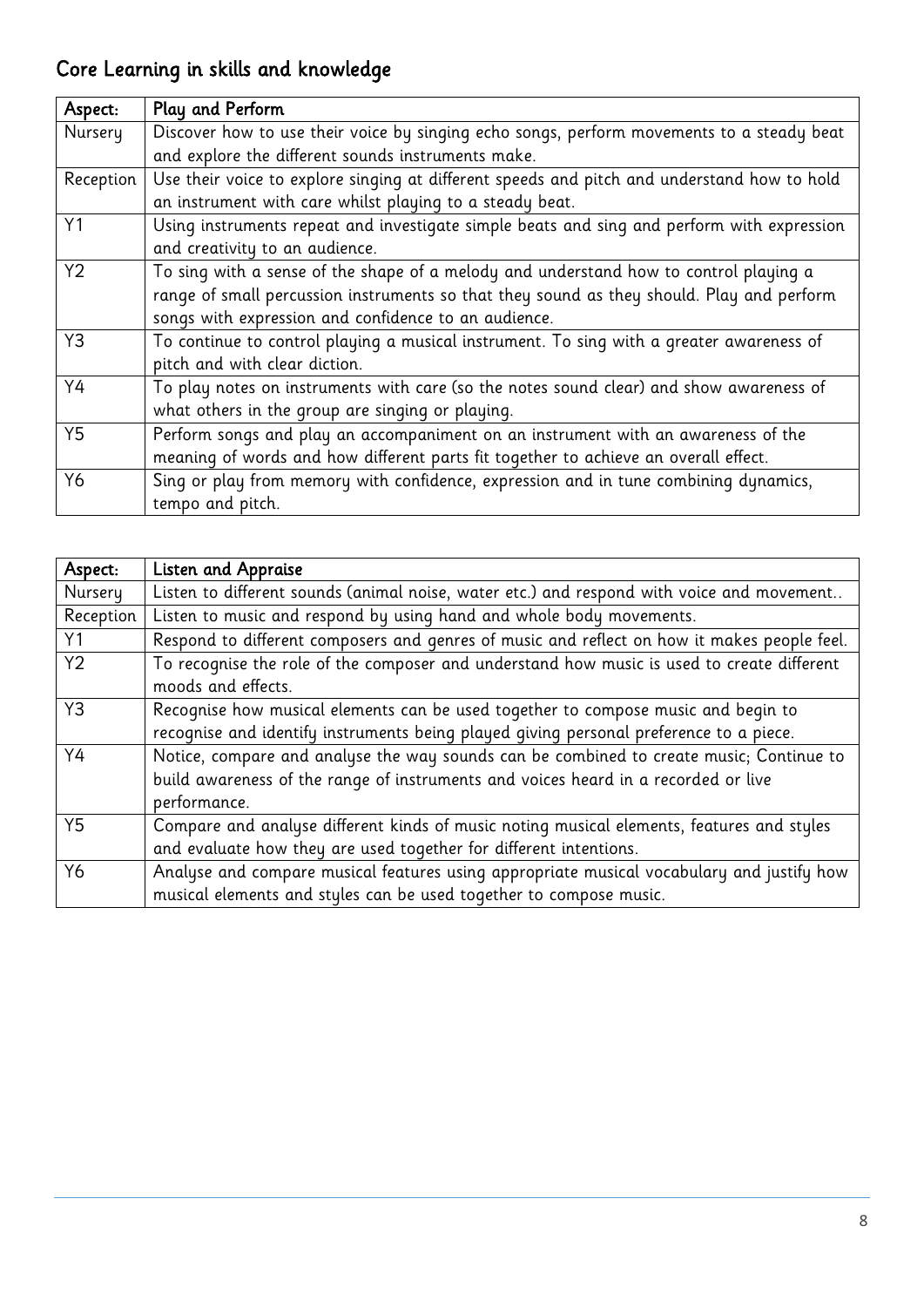| Aspect:        | <b>Improvise and Compose</b>                                                               |  |  |  |  |  |
|----------------|--------------------------------------------------------------------------------------------|--|--|--|--|--|
| Nursery        | Investigate a variety of ways to create sound with different materials.                    |  |  |  |  |  |
| Reception      | Choose different instruments, including their voice to create sound effects in play and    |  |  |  |  |  |
|                | experiment performing songs and music together with body movements to a steady beat.       |  |  |  |  |  |
| Y1             | Investigate making sounds that are very different (loud and quiet, high and low etc.) and  |  |  |  |  |  |
|                | explore own ideas and change as desired.                                                   |  |  |  |  |  |
| <b>Y2</b>      | Create short musical patterns, carefully ordering sounds in a beginning, middle and end.   |  |  |  |  |  |
| Y <sub>3</sub> | Compose three note patterns and improvise repeated patterns (ostinato).                    |  |  |  |  |  |
| Y4             | Create simple accompaniments for melodies and begin to compose simple tunes using a        |  |  |  |  |  |
|                | pentatonic scale (a scale with 5 notes).                                                   |  |  |  |  |  |
| <b>Y5</b>      | Compose simple tunes using a pentatonic scale (a scale with 5 notes) and improvise melodic |  |  |  |  |  |
|                | and rhythmic phases as part of a group performance recognising sounds can be layered to    |  |  |  |  |  |
|                | create effects.                                                                            |  |  |  |  |  |
| Y6             | Use a variety of different musical devices including melody and rhythms to compose their   |  |  |  |  |  |
|                | own musical tunes and patterns.                                                            |  |  |  |  |  |

| Aspect:   | <b>Musical Notation</b>                                                                  |  |  |  |  |
|-----------|------------------------------------------------------------------------------------------|--|--|--|--|
| Nursery   | Use mark making to represent their own music.                                            |  |  |  |  |
| Reception | Understand that music can be represented through notation and use mark making to         |  |  |  |  |
|           | represent their own music.                                                               |  |  |  |  |
| Y1        | Use given symbols to record long and short sounds.                                       |  |  |  |  |
| Y2        | Use given and child-initiated symbols to record long and short sounds (graphic score and |  |  |  |  |
|           | staff notation rhythm grids) and use these symbols to help in a performance.             |  |  |  |  |
| Y3        | Identify and read some simple rhythmic values in staff notation: crotchets, minims and   |  |  |  |  |
|           | semibreves.                                                                              |  |  |  |  |
| Y4        | Recognise some standard musical notation and explain their meaning.                      |  |  |  |  |
| <b>Y5</b> | Know and use standard musical notation (crotchet, minim and semibreve) and read the      |  |  |  |  |
|           | musical stave working out the notes, EGBDF and FACE.                                     |  |  |  |  |
| Y6        | Use of a variety of notation when performing and composing and quickly read notes        |  |  |  |  |
|           | identifying how many beats they represent.                                               |  |  |  |  |

| Aspect:         | History                                                                                      |
|-----------------|----------------------------------------------------------------------------------------------|
| Nursery         | <b>NA</b>                                                                                    |
| Reception       | <b>NA</b>                                                                                    |
| Y1              | <b>NA</b>                                                                                    |
| Y2              | <b>NA</b>                                                                                    |
| $\overline{Y3}$ | Describe the different purposes of music from specific points in history and other cultures. |
| Y4              | Describe the different purposes of music from specific points in history and from other      |
|                 | cultures; Express opinions about music from the past.                                        |
| <b>Y5</b>       | Explain how music of the past reflected the society of the time and analyse how music has    |
|                 | changed over time.                                                                           |
| Y6              | Notice and explore how music reflects time, place and culture and express opinions on the    |
|                 | different cultural meanings and purposes of music.                                           |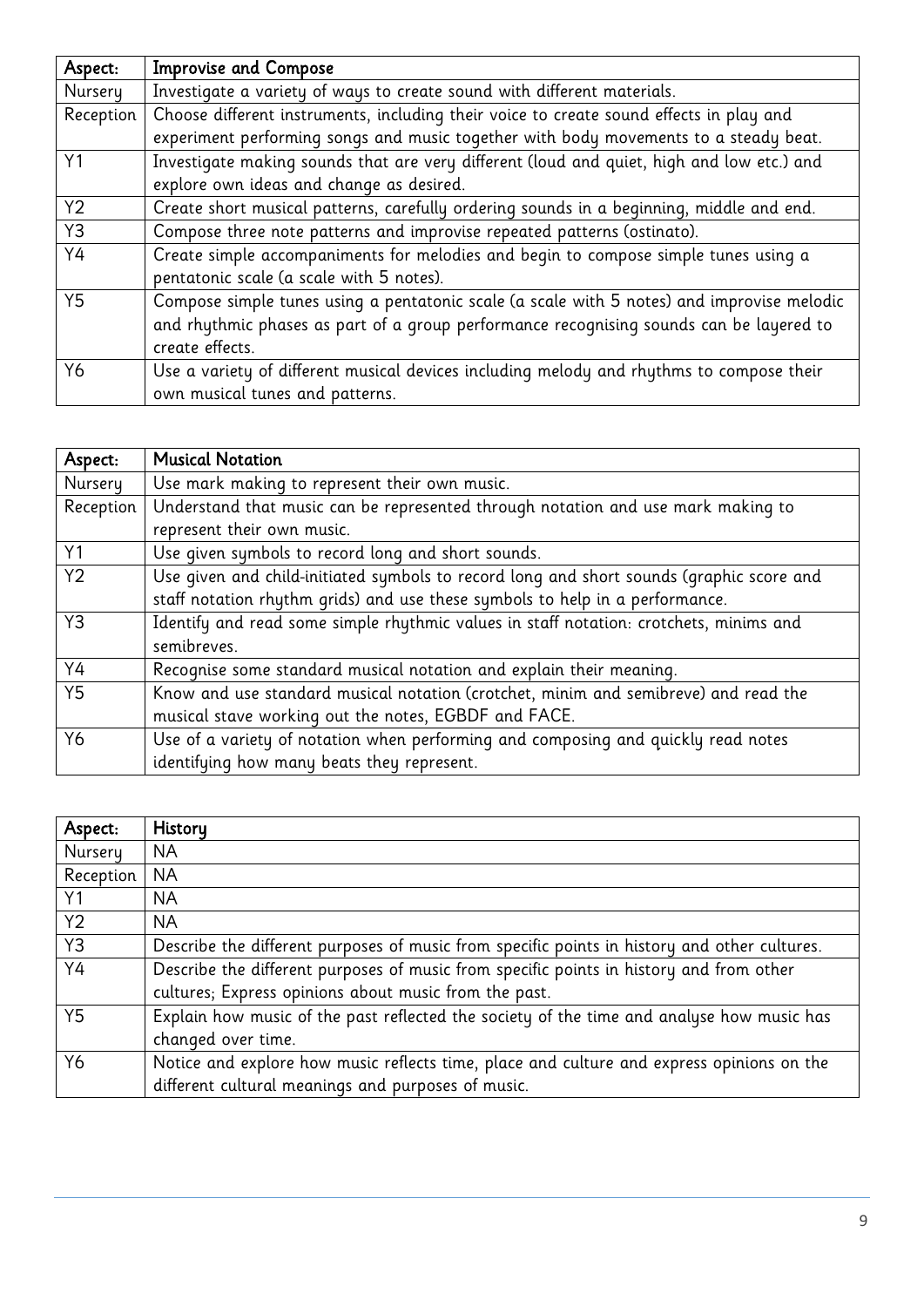|                          | <u>Autumn</u>                                                                  |                                                                                                                                                                           | Spring                                                                                                                                                                               |                                                                                                                       | <b>Summer</b>                                                                                                                             |                                                                                                              |
|--------------------------|--------------------------------------------------------------------------------|---------------------------------------------------------------------------------------------------------------------------------------------------------------------------|--------------------------------------------------------------------------------------------------------------------------------------------------------------------------------------|-----------------------------------------------------------------------------------------------------------------------|-------------------------------------------------------------------------------------------------------------------------------------------|--------------------------------------------------------------------------------------------------------------|
| $\underline{\mathsf{N}}$ | Music is taught through continuous provision across Nursery                    |                                                                                                                                                                           |                                                                                                                                                                                      |                                                                                                                       |                                                                                                                                           |                                                                                                              |
| $\overline{\mathsf{R}}$  | Me!                                                                            | My Stories                                                                                                                                                                | Everyone!                                                                                                                                                                            | Our World                                                                                                             | <b>Big Bear Funk</b>                                                                                                                      | Reflect,<br>Rewind<br>and Replay                                                                             |
| $Y1$                     | Hey You!                                                                       | Rhythm in<br>the way we<br>walk and<br>Banana rap                                                                                                                         | In the<br>groove                                                                                                                                                                     | Round and<br>Round                                                                                                    | Your Imagination                                                                                                                          | Reflect,<br>Rewind<br>and Replay                                                                             |
| Y2                       | Singing;<br>Improvising.<br>(Little Red<br>Riding<br>Hood;<br>The<br>Gruffalo) | Notation -<br>Graphic<br>scores;<br>Composing<br>soundscapes;<br>Playing<br>instruments.<br>(Man on the<br>Moon<br>(Space);<br>Nature -<br>Outside, local<br>environment) | Singing;<br>Playing<br>instruments;<br>(The Owl<br>Who was<br>Afraid of<br>the Dark)                                                                                                 | Notation -<br>staff<br>notation;<br>Composing;<br>Playing<br>Instruments.<br>(The Lion<br>King;<br>Africa -<br>Kenya) | <b>Composer Study</b><br>Tchaikovsky's<br>'Swan Lake'<br>and 'The<br>Nutcracker'<br>(The Tear Thief;<br>Baba Yaga - Russian<br>Folk Tale) | Listening<br>and<br>Appraising;<br>Singing;<br>Playing<br>Instruments.<br>(Seaside -<br>past and<br>present) |
| <u>Y3</u>                | $Singing -$<br>controlling<br>pitch.                                           | $Singing -$<br>Improving<br>pitch and<br>diction.                                                                                                                         | <b>Music</b><br>History,<br>Listening<br>and<br>Analysis;<br>Exploring<br>music from<br>other<br>periods and<br>cultures.<br>(Introducing<br>the<br>Orchestra<br>and W.A.<br>Mozart) | $Singing -$<br>Exploring<br>texture (i.e.<br>part songs)                                                              | Ukulele -<br>Open strings and<br>simple rhythms.                                                                                          | Ukulele-<br>Playing<br>simple 2-3<br>note<br>melodies.                                                       |
| <u>Y4</u>                | Ukulele-                                                                       | Ukulele-<br>Playing<br>simple 2-3                                                                                                                                         | <b>Music</b><br><b>History</b><br>(comparing                                                                                                                                         | Ukulele-<br>Pentatonic<br>scale                                                                                       | Ukulele-<br>Introducing chords<br>and strumming.                                                                                          | Ukulele -<br>Singing and<br>playing                                                                          |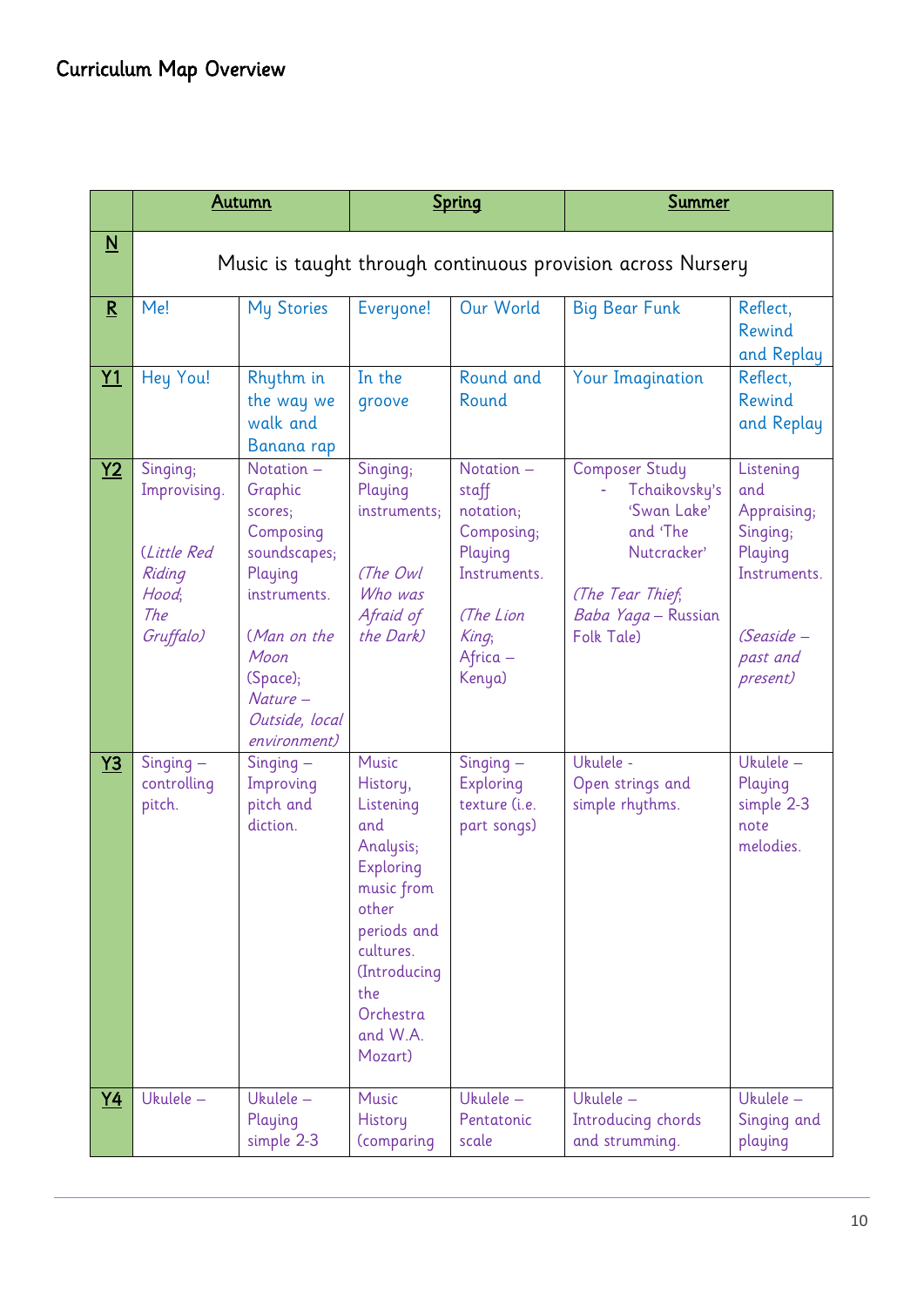|           | Open strings<br>and simple<br>rhythms. | note<br>melodies.<br>Reading<br>simple staff<br>notation. | two<br>contrasting<br>periods);<br><b>Baroque</b><br>(J.S. Bach)<br>and<br>Minimalism<br>(Steve | and<br>improvisation;<br>reading<br>pentatonic<br>melodies from<br>a stave. |                                 | simple songs<br>with simple<br>chords. |
|-----------|----------------------------------------|-----------------------------------------------------------|-------------------------------------------------------------------------------------------------|-----------------------------------------------------------------------------|---------------------------------|----------------------------------------|
|           |                                        |                                                           | Reich)                                                                                          |                                                                             |                                 |                                        |
| Y5        | Livin' On A<br>Prayer                  | Classroom<br>Jazz 1                                       | Make you<br>Feel My<br>Love                                                                     | The Fresh<br>Prince of<br>Bel-Air                                           | Dancing in the<br><b>Street</b> | Reflect,<br>Rewind<br>and Replay       |
| <u>Y6</u> | Happy                                  | Classroom<br>Jazz 2                                       | A New<br><b>Year Carol</b>                                                                      | <b>New Unit</b><br>(Preview)                                                | You've Got a<br>Friends         | Reflect,<br>Rewind<br>and Replay       |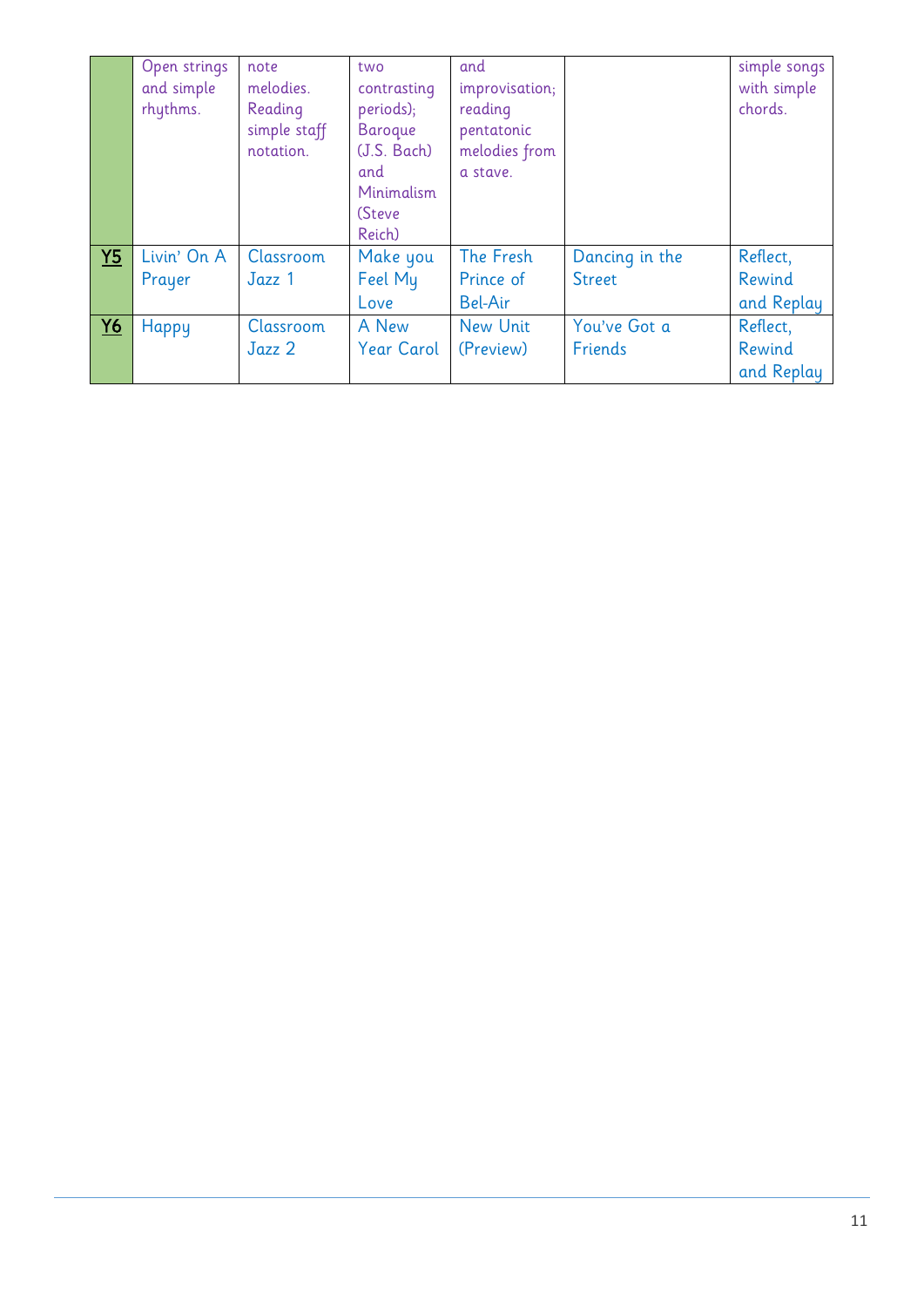### Key Subject Specific Vocabulary

| Nursery   | Voice, instrument, echo, perform, loud, quiet, fast, slow, long, short, high, low, beat                                                                                                                                                                                                                                                                                                                                                                                                                                                                                                                                                                                                                                                                                                          |
|-----------|--------------------------------------------------------------------------------------------------------------------------------------------------------------------------------------------------------------------------------------------------------------------------------------------------------------------------------------------------------------------------------------------------------------------------------------------------------------------------------------------------------------------------------------------------------------------------------------------------------------------------------------------------------------------------------------------------------------------------------------------------------------------------------------------------|
| Reception | Speed, pitch, rhythm, notation, perform, loud, quiet, fast, slow, long, short, high, low, beat                                                                                                                                                                                                                                                                                                                                                                                                                                                                                                                                                                                                                                                                                                   |
| Υ1        | Rhythm, pulse, pitch, expression, unison, composer, genre, performance, symbol, notation,<br>Pulse, rhythm, pitch, rap, improvise, compose, melody, bass guitar,<br>drums, decks, perform, singers, keyboard, percussion, trumpets, saxophones, Blues, Baroque,<br>Latin, Irish Folk, Funk, pulse, rhythm, pitch, groove, audience, imagination.                                                                                                                                                                                                                                                                                                                                                                                                                                                 |
| Υ2        | Melody, improvise, effect, timbre, dynamic, pitch, composer, pattern, symbol, notation, rhythm, pulse<br>Keyboard, drums, bass, electric quitar, saxophone, trumpet, pulse,<br>rhythm, pitch, improvise, compose, audience, question and answer, melody, dynamics, tempo,<br>perform/performance, audience, rap, Reggae, glockenspiel.                                                                                                                                                                                                                                                                                                                                                                                                                                                           |
| Y3        | Tune, melodic, rhythmic, control, pitch, diction, composer, musician, mood, rhythm, tempo, note,<br>pattern, notation, crochets, minims, semibreves, ostinato<br>Structure, intro/introduction, verse, chorus, improvise, compose, pulse, rhythm,<br>pitch, tempo, dynamics, bass, drums, quitar, keyboard, synthesizer, hook, melody, texture,<br>structure, electric guitar, organ, backing vocals, hook, riff, melody, Reggae, pentatonic scale,<br>imagination, Disco.                                                                                                                                                                                                                                                                                                                       |
| Υ4        | Pitch, control, purpose, compose, combine, layer, tune, pentatonic scale, accompaniments, melody,<br>notation, minim, crotchet, semibreve<br>Keyboard, electric guitar, bass, drums, improvise, compose, melody, pulse,<br>rhythm, pitch, tempo, dynamics, texture, structure, compose, improvise, hook, riff, melody,<br>solo, pentatonic scale, unison, rhythm patterns, musical style, rapping, lyrics, choreography,<br>digital/electronic sounds, turntables, synthesizers, by ear, notation, backing vocal, piano,<br>organ, acoustic guitar, percussion, birdsong, civil rights, racism, equality.                                                                                                                                                                                        |
| Υ5        | Pitch, texture, structure, timbre, dynamics, musical feature, musical style, intention, melodic,<br>rhythmic, composition, pentatonic scale, layers, notation, minim, crotchet, semibreve, musical stave,<br>compare, evaluate, contemporary culture<br>Rock, bridge, backbeat, amplifier, chorus, bridge, riff, hook, improvise, compose,<br>appraising, Bossa Nova, syncopation, structure, Swing, tune/head, note values, note names,<br>Big bands, pulse, rhythm, solo, ballad, verse, interlude, tag ending, strings, piano, guitar, bass,<br>drums, melody, cover, Old-school Hip Hop, Rap, riff, synthesizer, deck, backing loops, Funk,<br>scratching, unison, melody, cover, pitch, tempo, dynamics, timbre, texture, Soul, groove, riff,<br>bass line, brass section, harmony, melody. |
| Υ6        | Pitch, texture, structure, timbre, dynamics, musical feature, musical style, intention, melodic,<br>harmony, rhythmic, composition, pentatonic scale, layers, notation, minim, crotchet, semibreve,<br>musical stave, compare, evaluate, contemporary culture<br>style indicators, melody, compose, improvise, cover, pulse, rhythm, pitch, tempo,<br>dynamics, timbre, texture, structure, dimensions of music, Neo Soul, producer, groove,<br>Motown, hook, riff, solo, Blues, J azz, improvise/ improvisation, by ear, melody, riff, solo,<br>ostinato, phrases, unison, Urban Gospel, civil rights, gender equality, unison, harmony.                                                                                                                                                        |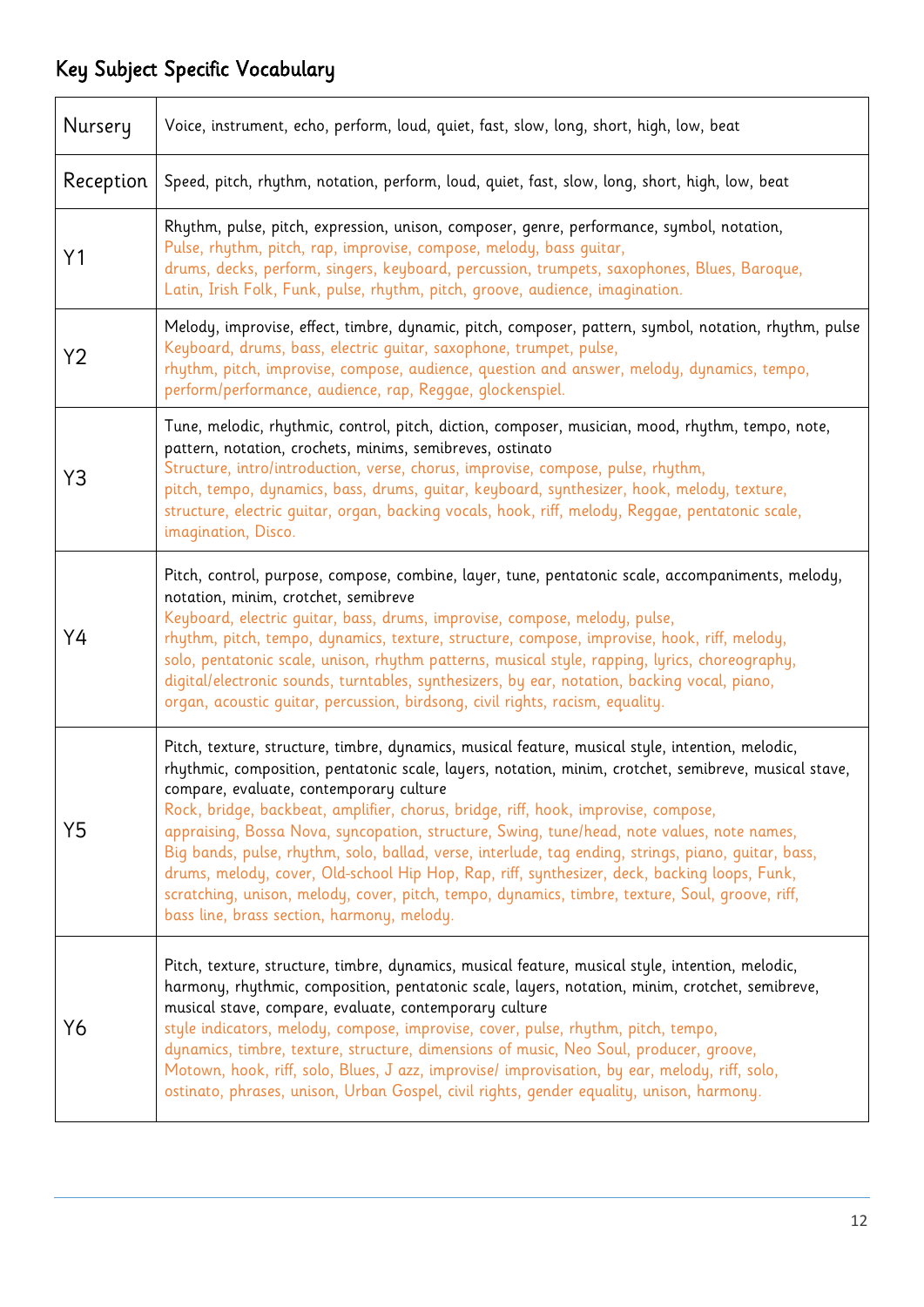# EYFS & KS1 Music Progression of Skills

#### End of Year Report Statements

|         | Play and Perform                                                                                                                                                                                                                                                                                                                                                                                   | Listen and Appraise                                                                                                                                                                           | <b>Improvise and Compose</b>                                                  | <b>Musical Notation</b>                                          |
|---------|----------------------------------------------------------------------------------------------------------------------------------------------------------------------------------------------------------------------------------------------------------------------------------------------------------------------------------------------------------------------------------------------------|-----------------------------------------------------------------------------------------------------------------------------------------------------------------------------------------------|-------------------------------------------------------------------------------|------------------------------------------------------------------|
| Nursery | Sing echo songs and perform<br>movements to a steady beat.<br>Discover how to use the<br>≻<br>voice to create loud and soft<br>sounds.<br>Use their body to make<br>➤<br>sounds: loud/quiet,<br>Fast/slow, Long/short,<br>High/low.<br>Discover how to use their<br>voice by singing echo songs,<br>perform movements to a<br>steady beat and explore the<br>different sounds instruments<br>make. | Identify a beat and join in.<br>➤<br>Explore the different sounds<br>instruments make.<br>Listen to different sounds<br>(animal noise, water etc.) and<br>respond with voice and<br>movement. | Investigate a variety of ways<br>to create sound with different<br>materials. | $\triangleright$ Use mark making to<br>represent their own music |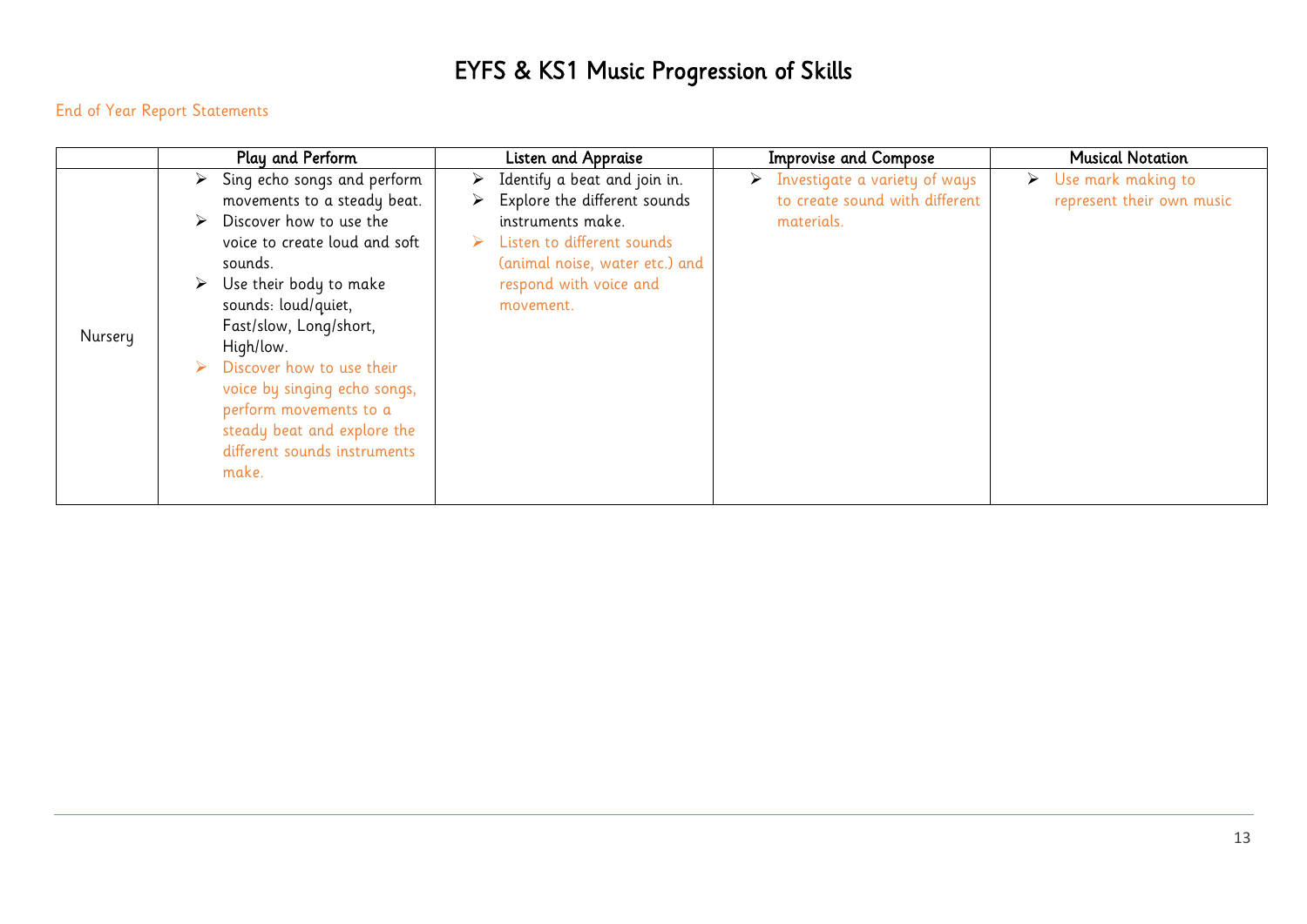|           | Play and Perform                                                                                                                                                                                                                                                                                                                                                                                                                                                                                                                  | <b>Listen and Appraise</b>                                                                                                                                                                                                  | <b>Improvise and Compose</b>                                                                                                                                                                                                                                                                     | <b>Musical Notation</b>                                                                                                      |
|-----------|-----------------------------------------------------------------------------------------------------------------------------------------------------------------------------------------------------------------------------------------------------------------------------------------------------------------------------------------------------------------------------------------------------------------------------------------------------------------------------------------------------------------------------------|-----------------------------------------------------------------------------------------------------------------------------------------------------------------------------------------------------------------------------|--------------------------------------------------------------------------------------------------------------------------------------------------------------------------------------------------------------------------------------------------------------------------------------------------|------------------------------------------------------------------------------------------------------------------------------|
| Reception | Explore singing at different<br>speeds and pitch to create<br>moods and feelings.<br>Experiment performing songs<br>and music together with<br>body movements to a steady<br>beat.<br>Repeat and investigate<br>simple beats and rhythms.<br>Understand how to hold and<br>play an instrument with<br>care.<br>Choose an instrument to<br>create a specific sound.<br>Play instruments to a steady<br>beat.<br>Use their voice to explore<br>singing at different speeds<br>and pitch and understand<br>how to hold an instrument | Express feelings in music by<br>responding to different<br>moods.<br>Listen to music and respond<br>by using hand and whole<br>body movements.<br>Listen to music and respond<br>by using hand and whole<br>body movements. | Choose different instruments,<br>➤<br>including the voice, to create<br>sound effects in play.<br>Choose different instruments,<br>including their voice to<br>create sound effects in play<br>and experiment performing<br>songs and music together<br>with body movements to a<br>steady beat. | Understand that music can<br>➤<br>be represented through<br>notation and use mark<br>making to represent their<br>own music. |
|           | with care whilst playing to a<br>steady beat.                                                                                                                                                                                                                                                                                                                                                                                                                                                                                     |                                                                                                                                                                                                                             |                                                                                                                                                                                                                                                                                                  |                                                                                                                              |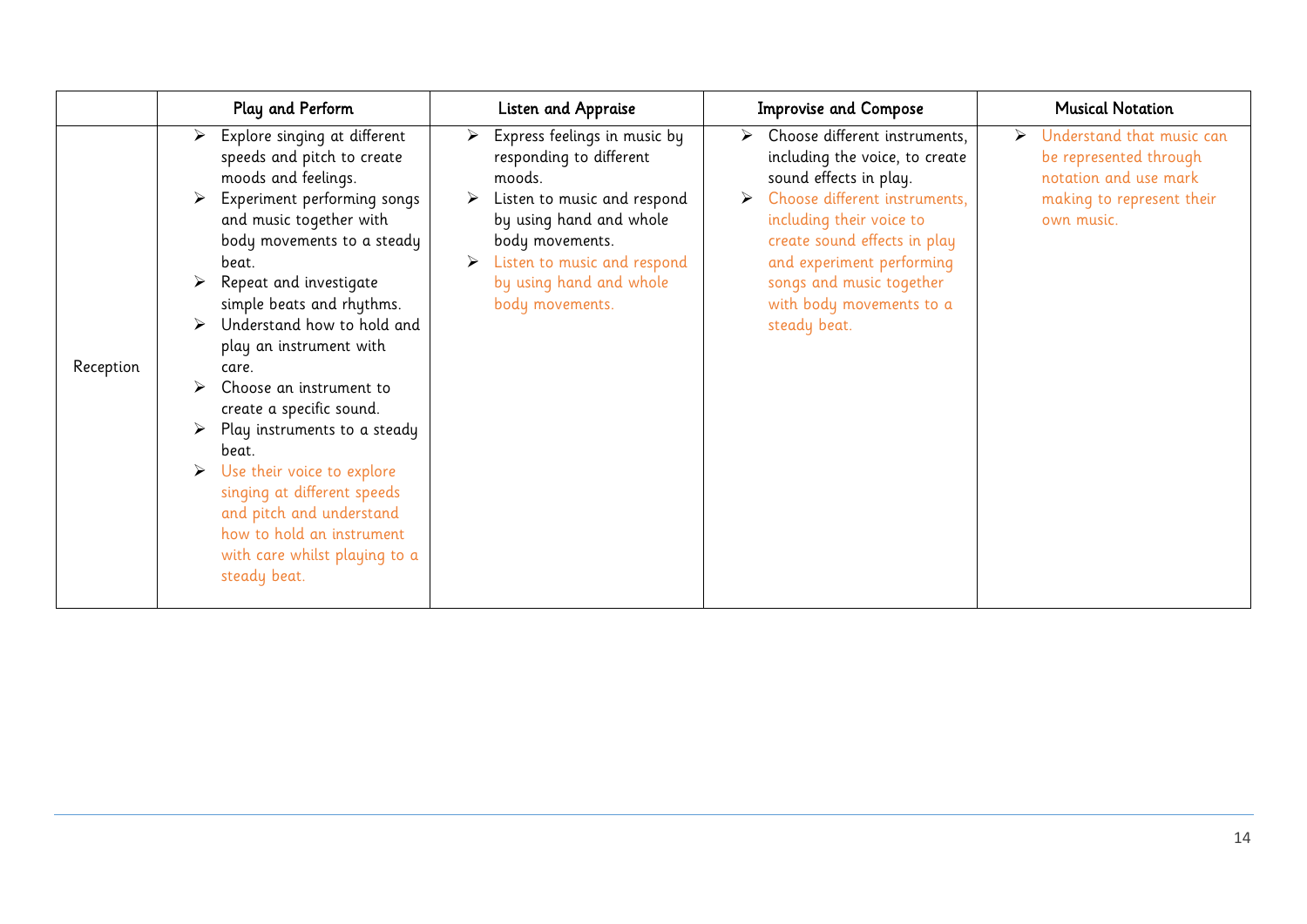|        | Play and Perform                                                                                                                                                                                                                                                                                                                                                                                                                                                                                                                                                                                                                                    | Listen and Appraise                                                                                                                                                                                                                                                                                                                                                                     | <b>Imagine and Compose</b>                                                                                                                                                                                                                                                                               | <b>Musical Notation</b>                                                                                                                                                  |  |  |
|--------|-----------------------------------------------------------------------------------------------------------------------------------------------------------------------------------------------------------------------------------------------------------------------------------------------------------------------------------------------------------------------------------------------------------------------------------------------------------------------------------------------------------------------------------------------------------------------------------------------------------------------------------------------------|-----------------------------------------------------------------------------------------------------------------------------------------------------------------------------------------------------------------------------------------------------------------------------------------------------------------------------------------------------------------------------------------|----------------------------------------------------------------------------------------------------------------------------------------------------------------------------------------------------------------------------------------------------------------------------------------------------------|--------------------------------------------------------------------------------------------------------------------------------------------------------------------------|--|--|
| Year 1 | Discover how the voice can<br>➤<br>produce rhythm and pulse,<br>high and low (pitch) to<br>create different effects.<br>Find out how to sing with<br>expression, confidence and<br>creativity to an audience.<br>Use: high voice, middle<br>voice, low voice.<br>Sing in unison with a group.<br>Play instruments showing an<br>awareness of others.<br>Understand how to play an<br>instrument with care and<br>attention.<br>Perform to an audience and<br>improve his/her performance<br>by practising.<br>Using instruments repeat<br>and investigate simple beats<br>and sing and perform with<br>expression and creativity to<br>an audience. | Reflect on music and say<br>➤<br>how it makes people feel, act<br>and move.<br>Respond to different<br>composers and discuss<br>different genres of music.<br>Identify the mood of a piece<br>of music.<br>Say what they like and do<br>not like about other's<br>performances.<br>Respond to different<br>composers and genres of<br>music and reflect on how it<br>makes people feel. | Choose sounds to represent<br>➤<br>different things (ideas,<br>thoughts, feelings, moods<br>etc.).<br>Explore own ideas and<br>➤<br>change as desired.<br>Investigate making sounds<br>that are very different (loud<br>and quiet, high and low etc.)<br>and explore own ideas and<br>change as desired. | Use given symbols to record<br>➤<br>long and short sounds.<br>Use these symbols to help in<br>a performance<br>Use given symbols to record<br>➤<br>long and short sounds |  |  |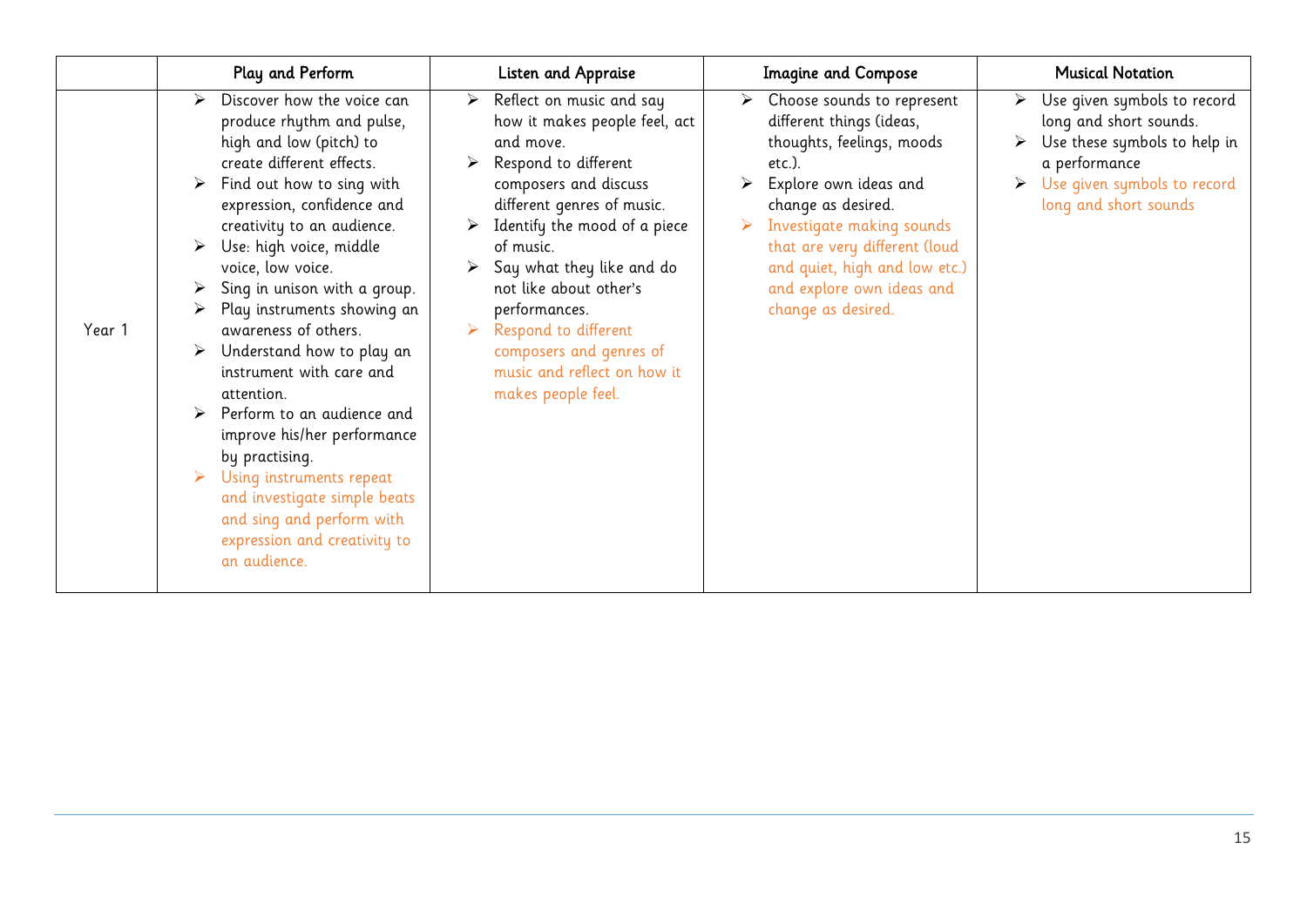|        | Play and Perform                                                                                                                                                                                                                                                                                                                                                                                                                                                                                                                                                                                                                                                                                                                                                                                                                                                   | <b>Listen and Appraise</b>                                                                                                                                                                                                                                                                                                                                                                                                                                                                                  | <b>Improvise and Compose</b>                                                                                                                                       | <b>Musical Notation</b>                                                                                                                                                                                                                                                                                                                                                                                                                                                                                                        |  |  |
|--------|--------------------------------------------------------------------------------------------------------------------------------------------------------------------------------------------------------------------------------------------------------------------------------------------------------------------------------------------------------------------------------------------------------------------------------------------------------------------------------------------------------------------------------------------------------------------------------------------------------------------------------------------------------------------------------------------------------------------------------------------------------------------------------------------------------------------------------------------------------------------|-------------------------------------------------------------------------------------------------------------------------------------------------------------------------------------------------------------------------------------------------------------------------------------------------------------------------------------------------------------------------------------------------------------------------------------------------------------------------------------------------------------|--------------------------------------------------------------------------------------------------------------------------------------------------------------------|--------------------------------------------------------------------------------------------------------------------------------------------------------------------------------------------------------------------------------------------------------------------------------------------------------------------------------------------------------------------------------------------------------------------------------------------------------------------------------------------------------------------------------|--|--|
| Year 2 | Sing with a sense of the<br>$\blacktriangleright$<br>shape of a melody.<br>To improvise in making<br>$\blacktriangleright$<br>sounds with the voice.<br>Perform songs using<br>creativity and expression<br>and create dramatic effect.<br>Sing in unison with a group.<br>Perform to an audience and<br>improve his/her performance<br>by practising.<br>Recognise changes in timbre,<br>dynamic and pitch.<br>Perform simple patterns and<br>accompaniments keeping to<br>a steady pulse.<br>Understand how to control<br>playing a musical instrument<br>so that they sound, as they<br>should.<br>To sing with a sense of the<br>shape of a melody and<br>understand how to control<br>playing a range of small<br>percussion instruments so<br>that they sound as they<br>should. Play and perform<br>songs with expression and<br>confidence to an audience. | Recognise and explore how<br>sounds can be organised.<br>Notice how music can be<br>⋗<br>used to create different<br>moods and effects and to<br>communicate ideas.<br>Sort composers in to<br>different genres and<br>instruments in to different<br>types.<br>Identify the mood of a piece<br>of music.<br>Say what they like and do<br>not like about other's<br>performances.<br>To recognise the role of the<br>composer and understand<br>how music is used to create<br>different moods and effects. | Listen and understand how<br>➤<br>to improve own composition.<br>Create short musical<br>patterns, carefully ordering<br>sounds in a beginning,<br>middle and end. | Choose carefully and order<br>sounds in a beginning,<br>middle and end.<br>Create short musical<br>patterns.<br>$\triangleright$ Investigate long and short<br>sounds<br>Explore changes in pitch to<br>communicate an idea.<br>Use given symbols to record<br>long and short sounds.<br>Use these symbols to help in<br>a performance<br>Use given and child-initiated<br>symbols to record long and<br>short sounds (graphic score<br>and staff notation rhythm<br>grids) and use these symbols<br>to help in a performance. |  |  |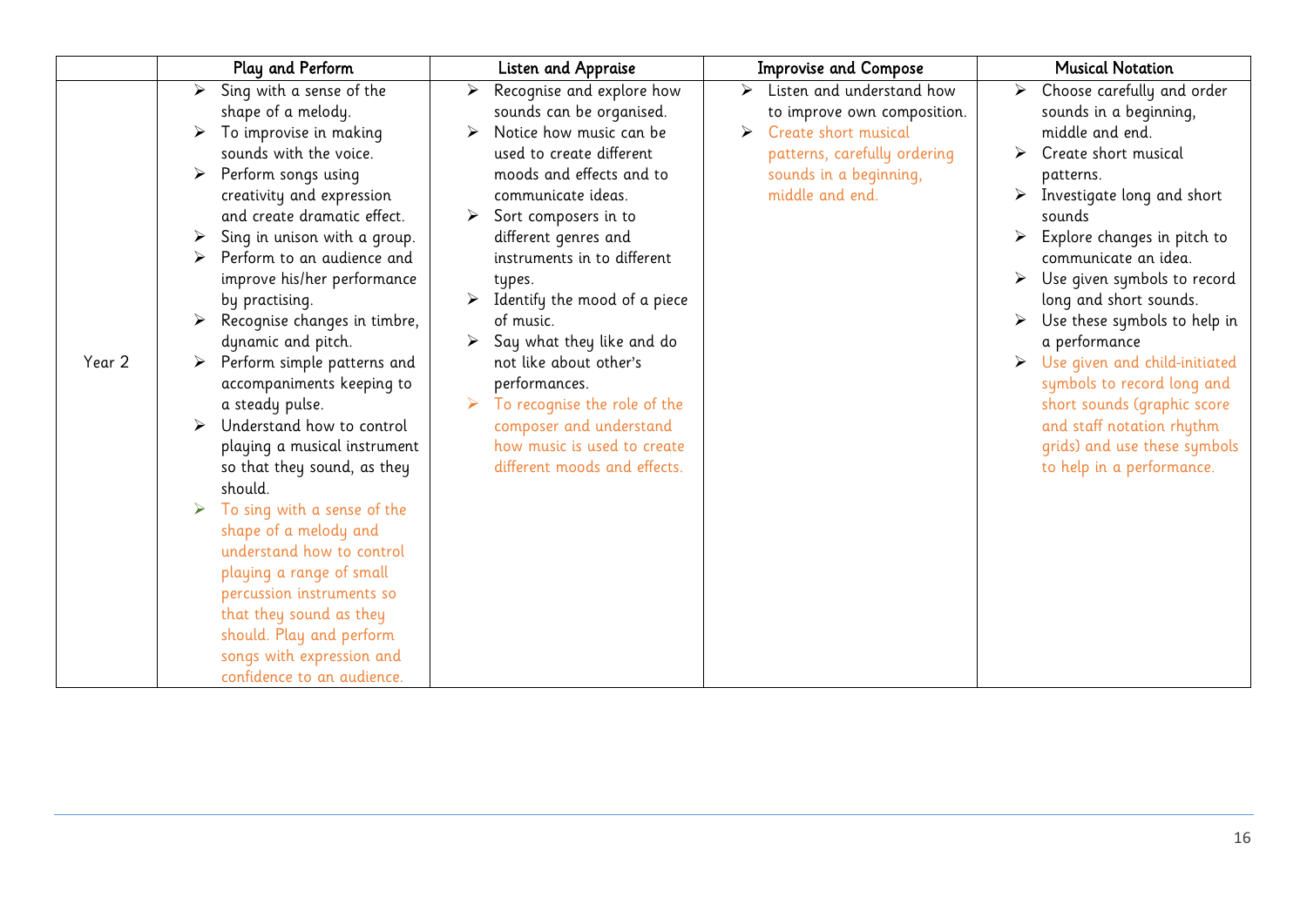# KS2 Music Progression of Skills

|             | Play and Perform                                                                                                                                                                                                                                                                                                                                                                                                                                                                                                                                                                |        | <b>Listen and Appraise</b>                                                                                                                                                                                                                                                                                                                                                                                                                                                                         |             | <b>Improvise and Compose</b>                                                                                                                                                                                                                                                                               |   | <b>Musical Notation</b>                                                                                           |                                      | <b>Musical History</b>                                                                                                                                                                                                                                                                                                                                                                    |
|-------------|---------------------------------------------------------------------------------------------------------------------------------------------------------------------------------------------------------------------------------------------------------------------------------------------------------------------------------------------------------------------------------------------------------------------------------------------------------------------------------------------------------------------------------------------------------------------------------|--------|----------------------------------------------------------------------------------------------------------------------------------------------------------------------------------------------------------------------------------------------------------------------------------------------------------------------------------------------------------------------------------------------------------------------------------------------------------------------------------------------------|-------------|------------------------------------------------------------------------------------------------------------------------------------------------------------------------------------------------------------------------------------------------------------------------------------------------------------|---|-------------------------------------------------------------------------------------------------------------------|--------------------------------------|-------------------------------------------------------------------------------------------------------------------------------------------------------------------------------------------------------------------------------------------------------------------------------------------------------------------------------------------------------------------------------------------|
| ➤<br>Year 3 | Sing in tune. Perform<br>simple melodic and<br>rhythmic parts.<br>Understand the<br>importance of<br>pronouncing the<br>words in a song well.<br>Start to show control<br>in voice.<br>Perform with<br>confidence.<br>Sing expressively in<br>time to the beat and<br>rhythm.<br>Perform simple<br>rhythmic and melodic<br>patterns on an<br>instrument to<br>accompany a song.<br>Perform given<br>compositions/songs<br>from memory.<br>To continue to control<br>playing a musical<br>instrument. To sing<br>with a greater<br>awareness of pitch<br>and with clear diction. | ➤<br>➤ | Listen to different<br>types of composers<br>and musicians.<br>Explain what they<br>think a piece of<br>music's purpose could<br>be.<br>Compare pieces,<br>thinking about pitch,<br>mood, rhythm and<br>tempo.<br>Evaluate others work,<br>thinking about pitch,<br>mood, rhythm and<br>tempo.<br>Recognise how<br>musical elements can<br>be used together to<br>compose music and<br>begin to recognise<br>and identify<br>instruments being<br>played giving personal<br>preference to a piece. | ➤<br>➤<br>➤ | Recognise how<br>musical elements can<br>be used together to<br>compose music.<br>Carefully choose<br>sounds to achieve an<br>effect.<br>Compose three note<br>patterns.<br>Improvise repeated<br>patterns (ostinato).<br>Compose three note<br>patterns and<br>improvise repeated<br>patterns (ostinato). | ➤ | Identify and read<br>some simple rhythmic<br>values in staff<br>notation: crotchets,<br>minims and<br>semibreves. | ➤<br>➤<br>➤<br>$\blacktriangleright$ | Describe the<br>different purposes<br>of music<br>throughout history<br>and in other<br>cultures.<br>Find similarities<br>and differences in<br>the work of a<br>great<br>composer/musician<br>from history.<br>Express their<br>opinions about<br>music from the<br>past.<br>Describe the<br>different purposes<br>of music from<br>specific points in<br>history and other<br>cultures. |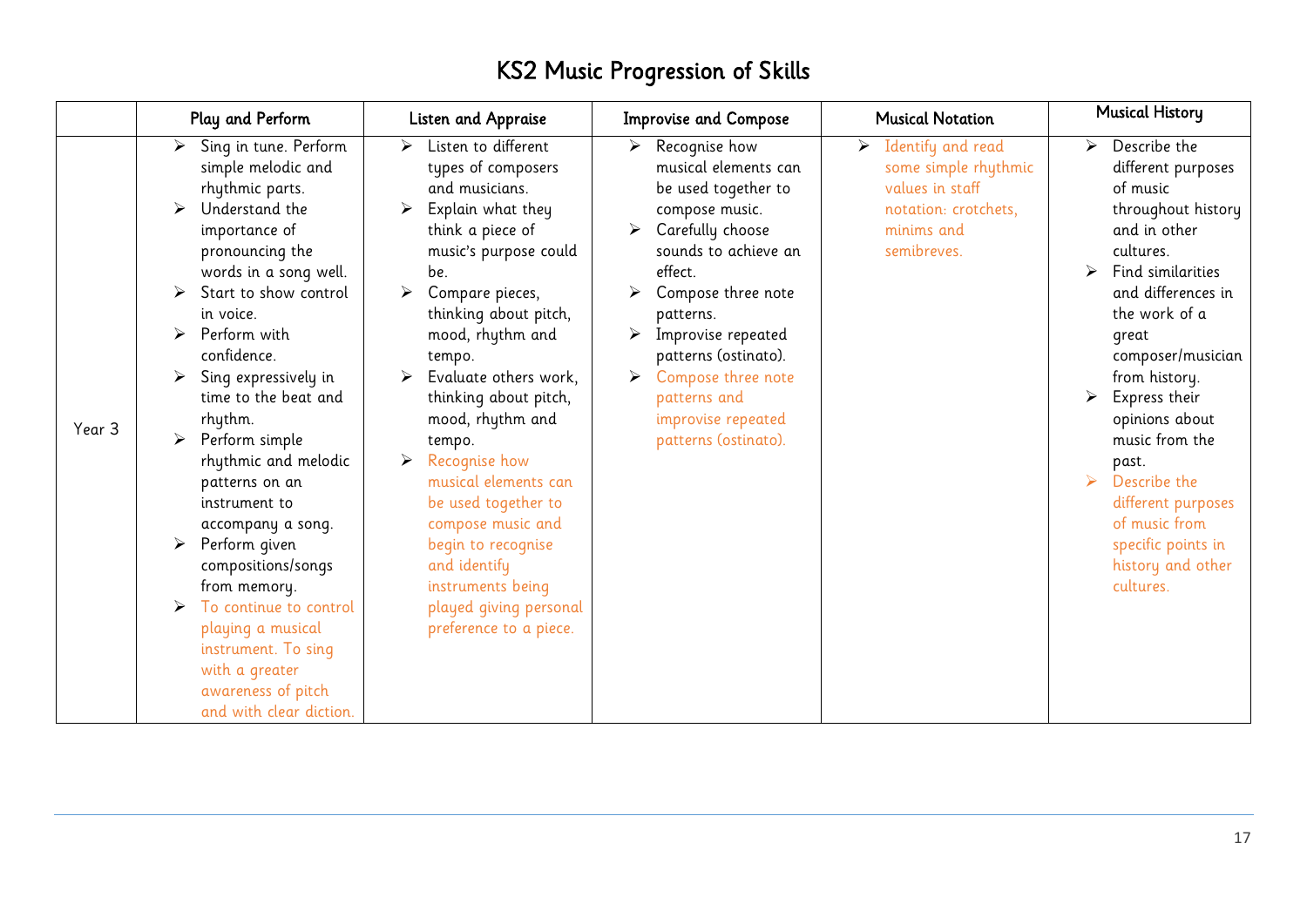| Play and Perform                                                                                                                                                                                                                                                                                                                                                                                                                                                                                                                                                                                        | Listen and Appraise                                                                                                                                                                                                                                                                                                                                                                                                                                                                                                                                                                                               | <b>Improvise and Compose</b>                                                                                                                                                                                                                                                                                                                                                                                                                                                                                                                        | <b>Musical Notation</b>                                                                                                                                                                                                                                                                                                                                               | <b>Musical History</b>                                                                                                                                                                                                                                                                                                                                                                   |
|---------------------------------------------------------------------------------------------------------------------------------------------------------------------------------------------------------------------------------------------------------------------------------------------------------------------------------------------------------------------------------------------------------------------------------------------------------------------------------------------------------------------------------------------------------------------------------------------------------|-------------------------------------------------------------------------------------------------------------------------------------------------------------------------------------------------------------------------------------------------------------------------------------------------------------------------------------------------------------------------------------------------------------------------------------------------------------------------------------------------------------------------------------------------------------------------------------------------------------------|-----------------------------------------------------------------------------------------------------------------------------------------------------------------------------------------------------------------------------------------------------------------------------------------------------------------------------------------------------------------------------------------------------------------------------------------------------------------------------------------------------------------------------------------------------|-----------------------------------------------------------------------------------------------------------------------------------------------------------------------------------------------------------------------------------------------------------------------------------------------------------------------------------------------------------------------|------------------------------------------------------------------------------------------------------------------------------------------------------------------------------------------------------------------------------------------------------------------------------------------------------------------------------------------------------------------------------------------|
| Sing songs from<br>$\blacktriangleright$<br>memory with accurate<br>pitch.<br>Maintain a simple<br>➤<br>part within a group.<br>Understand the<br>➤<br>importance of<br>pronouncing the<br>words in a song well.<br>Show control in voice.<br>Play notes on<br>instruments with care<br>so they sound clear.<br>Perform with control<br>➤<br>and awareness of<br>Year 4<br>what others in the<br>group are singing or<br>playing.<br>To play notes on<br>➤<br>instruments with care<br>(so the notes sound<br>clear) and show<br>awareness of what<br>others in the group<br>are singing or<br>playing. | To notice, analyse<br>and explore the way<br>sounds can be<br>combined and used<br>expressively.<br>To comment on<br>musicians use of<br>technique to create<br>effect<br>Explain what they<br>think a piece of<br>music's purpose could<br>be.<br>Evaluate others work,<br>thinking about pitch,<br>mood, rhythm and<br>tempo.<br>Compare music and<br>express growing tastes<br>in music.<br>Notice, compare and<br>analyse the way<br>sounds can be<br>combined to create<br>music; Continue to<br>build awareness of the<br>range of instruments<br>and voices heard in a<br>recorded or live<br>performance. | Improvise repeated<br>➤<br>patterns growing in<br>sophistication.<br>Begin to compose<br>➤<br>music that combines<br>several layers of<br>sound.<br>Create<br>≻<br>accompaniments for<br>tunes.<br>Carefully choose<br>order, combine and<br>control sounds with<br>awareness of their<br>combined effect.<br>Compose simple tunes<br>➤<br>using a pentatonic<br>scale (a scale with 5<br>notes).<br>Create simple<br>accompaniments for<br>melodies and begin to<br>compose simple tunes<br>using a pentatonic<br>scale (a scale with 5<br>notes). | Use Staff and musical<br>$\blacktriangleright$<br>notation when<br>composing work.<br>Know how many<br>➤<br>beats in a minim,<br>crotchet and<br>semibreve and<br>recognise their<br>symbols.<br>Know the symbol for<br>a rest in music, and<br>use silence for effect in<br>my music<br>Recognise some<br>standard musical<br>notation and explain<br>their meaning. | Find similarities<br>➤<br>and differences in<br>the work of a<br>qreat<br>composer/musician<br>from history.<br>Express their<br>➤<br>opinions about<br>music from the<br>past.<br>Describe the<br>$\blacktriangleright$<br>different purposes<br>of music from<br>specific points in<br>history and from<br>other cultures;<br><b>Express opinions</b><br>about music from<br>the past. |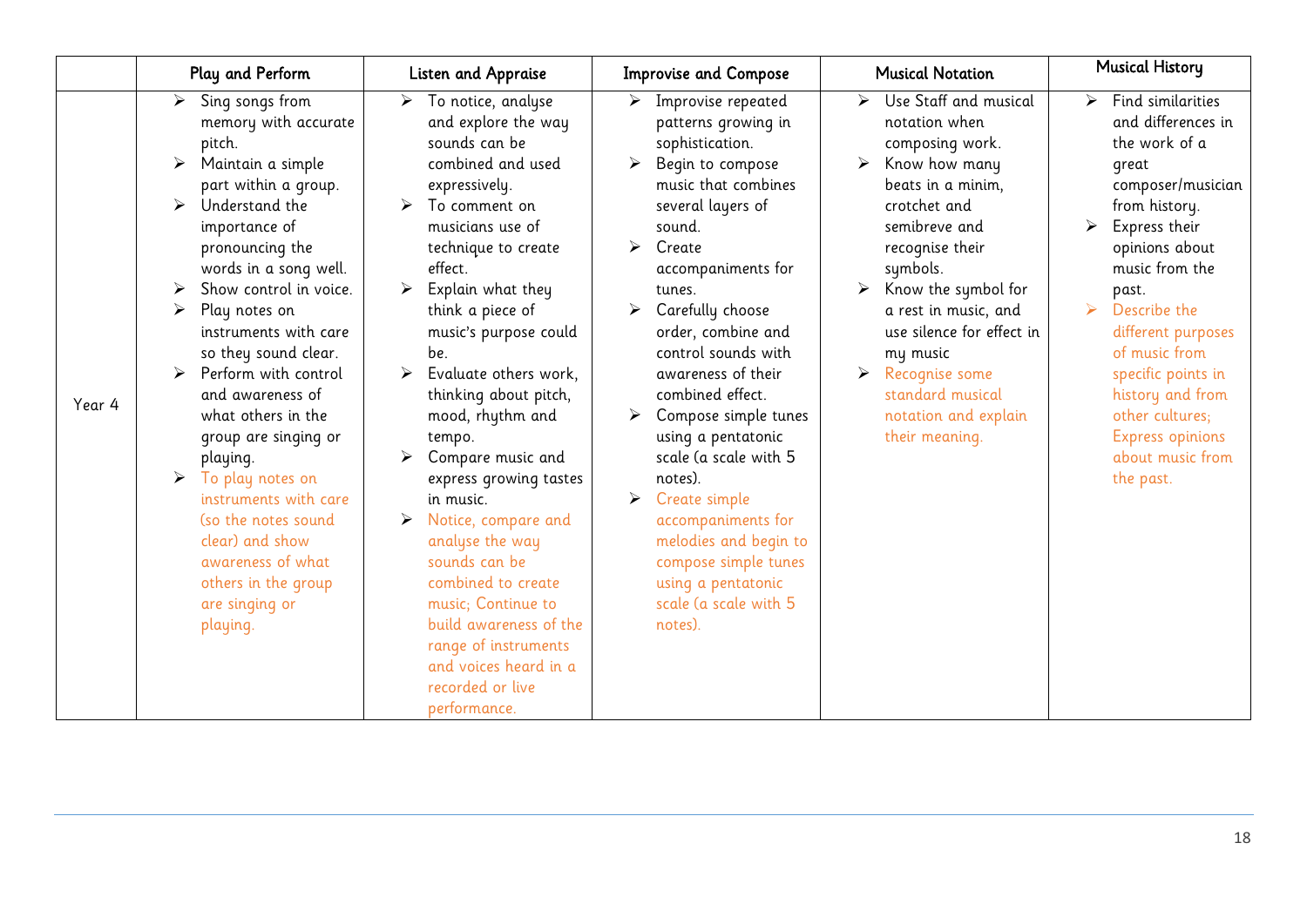|        | Play and Perform                                                                                                                                                                                                                                                                                                                                                                                                                                                                                                                                                                                                                                                                                                                                                                                                                       | Listen and Appraise                                                                                                                                                                                                                                                                                                                                                                                                                                                                                                                                                                                                                                                           | <b>Improvise and Compose</b>                                                                                                                                                                                                                                                                                                                                                                                                                                                                                                                                                 | <b>Musical Notation</b>                                                                                                                                                                                                                                                                                                                                                                                                                                                                    | <b>Musical History</b>                                                                                                                                                                                                                                                                                                                                                                                                                                                                                                                                        |
|--------|----------------------------------------------------------------------------------------------------------------------------------------------------------------------------------------------------------------------------------------------------------------------------------------------------------------------------------------------------------------------------------------------------------------------------------------------------------------------------------------------------------------------------------------------------------------------------------------------------------------------------------------------------------------------------------------------------------------------------------------------------------------------------------------------------------------------------------------|-------------------------------------------------------------------------------------------------------------------------------------------------------------------------------------------------------------------------------------------------------------------------------------------------------------------------------------------------------------------------------------------------------------------------------------------------------------------------------------------------------------------------------------------------------------------------------------------------------------------------------------------------------------------------------|------------------------------------------------------------------------------------------------------------------------------------------------------------------------------------------------------------------------------------------------------------------------------------------------------------------------------------------------------------------------------------------------------------------------------------------------------------------------------------------------------------------------------------------------------------------------------|--------------------------------------------------------------------------------------------------------------------------------------------------------------------------------------------------------------------------------------------------------------------------------------------------------------------------------------------------------------------------------------------------------------------------------------------------------------------------------------------|---------------------------------------------------------------------------------------------------------------------------------------------------------------------------------------------------------------------------------------------------------------------------------------------------------------------------------------------------------------------------------------------------------------------------------------------------------------------------------------------------------------------------------------------------------------|
| Year 5 | Whilst performing by ear<br>$\blacktriangleright$<br>and from notations,<br>maintain their own parts<br>with awareness of how the<br>different parts fit together<br>and the need to achieve an<br>overall effect.<br>Breathe well and pronounce<br>➤<br>words, change pitch and<br>show control in singing.<br>Perform songs with an<br>awareness of the meaning<br>of the words.<br>Perform songs in a way that<br>reflects there meaning and<br>the occasion.<br>Play an accompaniment on<br>an instrument (e.g.<br>glockenspiel, bass drum or<br>cymbal).<br>Sing expressively combining<br>dynamics, tempo and pitch.<br>$\triangleright$ Perform songs and play an<br>accompaniment on an<br>instrument with an<br>awareness of the meaning<br>of words and how different<br>parts fit together to achieve<br>an overall effect. | Notice and explore<br>$\blacktriangleright$<br>how music reflects<br>different intentions.<br>Begin to explore<br>➤<br>reasons for composers"<br>tempo choices.<br>Compare pieces<br>thinking about texture,<br>structure, timbre and<br>dynamics.<br>Evaluate others work<br>$\blacktriangleright$<br>thinking about texture,<br>structure, timbre and<br>dynamics.<br>Explain and evaluate<br>how musical elements,<br>features and styles can<br>be used together to<br>compose music.<br>Compare and analyse<br>different kinds of<br>music noting musical<br>elements, features and<br>styles and evaluate<br>how they are used<br>together for different<br>intentions. | Improvise melodic<br>$\blacktriangleright$<br>and rhythmic phases<br>as part of a group<br>performance.<br>Perform their own<br>$\blacktriangleright$<br>compositions from<br>memory.<br>Compose melodic<br>and rhythmic<br>phrases.<br>Reflect on his/her<br>$\blacktriangleright$<br>compositions<br>dynamics, tempo<br>and timbre.<br>Compose simple<br>tunes using a<br>pentatonic scale (a<br>scale with 5 notes)<br>and improvise<br>melodic and<br>rhythmic phases as<br>part of a group<br>performance<br>recognising sounds<br>can be layered to<br>create effects. | $\blacktriangleright$<br>Know and use<br>standard musical<br>notation of<br>crotchet, minim<br>and semibreve.<br>Indicate how<br>many beats to<br>play.<br>Read the musical<br>stave and can<br>work out the<br>notes, EGBDF<br>and FACE.<br>Draw a treble clef<br>at the correct<br>position on the<br>stave.<br>Know and use<br>➤<br>standard musical<br>notation<br>(crotchet, minim<br>and semibreve)<br>and read the<br>musical stave<br>working out the<br>notes, EGBDF<br>and FACE. | Find similarities<br>$\blacktriangleright$<br>and differences<br>between different<br>historical<br>composers and<br>musicians.<br>Understand the<br>$\blacktriangleright$<br>different cultural<br>meanings and<br>purposes of<br>music, including<br>contemporary<br>culture.<br>Explain how<br>music has<br>changed over<br>time.<br>Explain how the<br>music of the past<br>reflected the<br>society of the<br>time.<br>Explain how<br>music of the past<br>reflected the<br>society of the<br>time and analyse<br>how music has<br>changed over<br>time. |